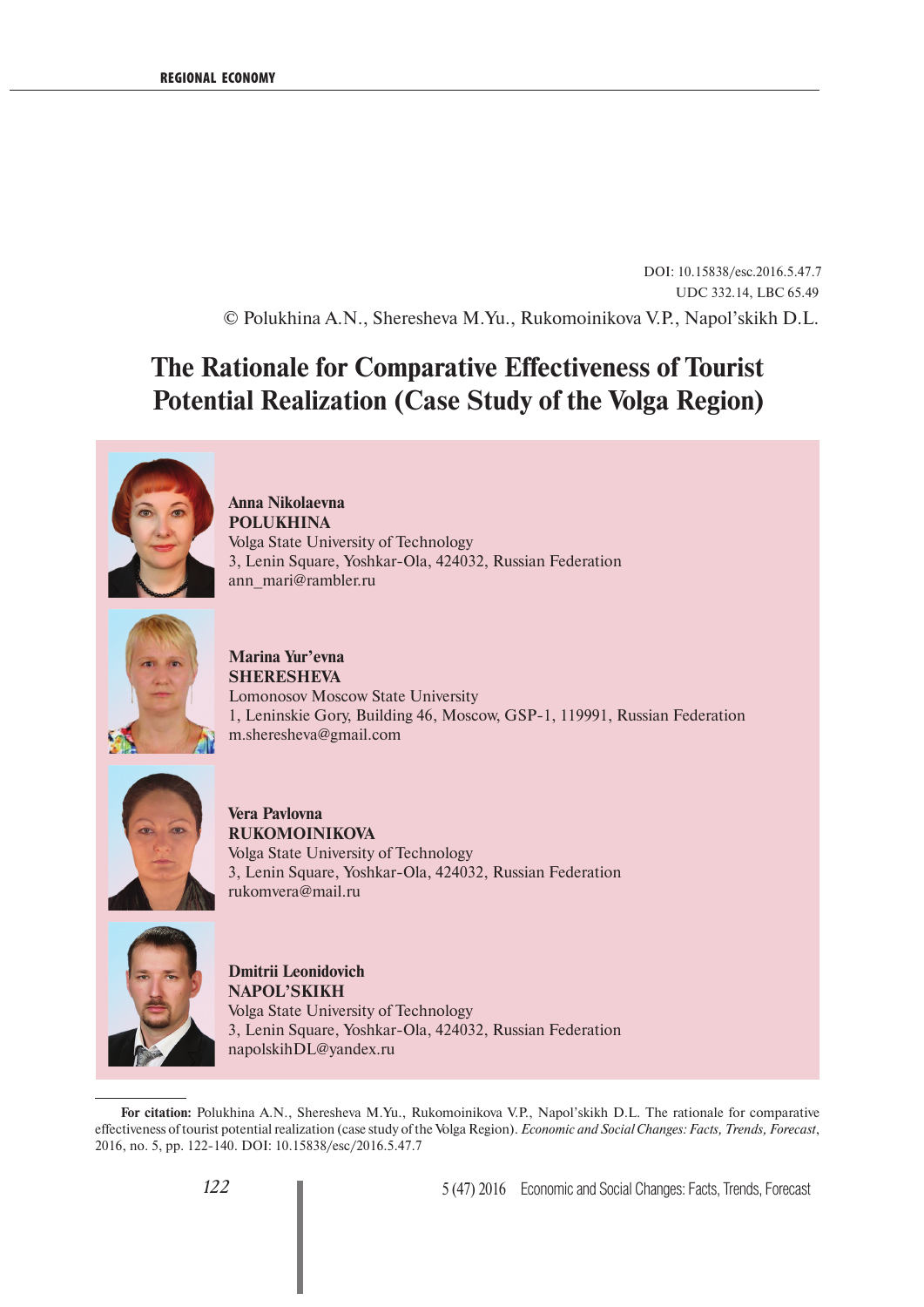**Abstract**. The article presents the analysis of long-term tourism development programs of the Volga Region. Great attention is given to the sector's financing measures set out in development programs. Domestic and foreign tourist potential assessment methods are analyzed. Tourist potential dynamics of the Volga Region is studied based on expert opinion. Using econometric approach the authors study the correlation between tourism investments and incomes of the Volga Region for the past six years – from 2009 to 2014. The analysis was carried out using statistics provided by the Russian Tourism Association and the Federal State Statistics Service of the Russian Federation by category of profitability from paid tourist services and from hospitality and catering services. The conducted analysis helped construct the figures showing the differentiation of the Volga regions by tourism investment efficiency and tourist potential realization. It is shown that tourist potential of the territories and its realization are highly differentiated. The sub-regions of the Volga Region are divided into groups according to the effectiveness of potential realization. The effectiveness of implementation of natural recreational and historical and cultural potential is higher in the sub-regions where places of tourist accommodation and entertainment are developed enough, effective mechanisms for programs implementation control are formed and the indicators of expected effectiveness of measures implementation are elaborated. The study has revealed the need for the development of common indicators of expected final results of tourism development programs. The use of a unified system of standardized indicators should become the principle of monitoring the implementation of regional tourism development programs. Data obtained by the research will be useful for the improvement of the existing regional tourism development programs.

**Key words:** tourist potential, long-term tourism development program, tourism infrastructure, efficiency of investments, efficiency indicators.

**Introduction.** The current situation in the Russian economy influenced by international events of 2014–2015 has raised the urgent issue of import substitution. At first sight, this important strategy of the Russian economy does not include tourism and recreation. The authors, however, believe that this is a false statement. Tourism theoreticians and practitioners have for a long time spoken about the need to develop domestic, inbound and regional tourism, but any initiative in this sphere conflicted with the real state of affairs in the market of tourist services. Outbound tourism, especially recreational, to countries such as Turkey and Egypt, has been the leading direction of Russian tourism for the past 10–15 years. But the events of 2015 have dramatically changed the situation: according to the experts, the main trend of the last year was the shift towards domestic tourism<sup>1</sup>. In these circumstances, the

<sup>&</sup>lt;sup>1</sup> The experts unanimously claim the shift to domestic tourism the main trend of the expiring year**. Available at:** http:// www.dni.ru/culture/2015/12/17/323671.html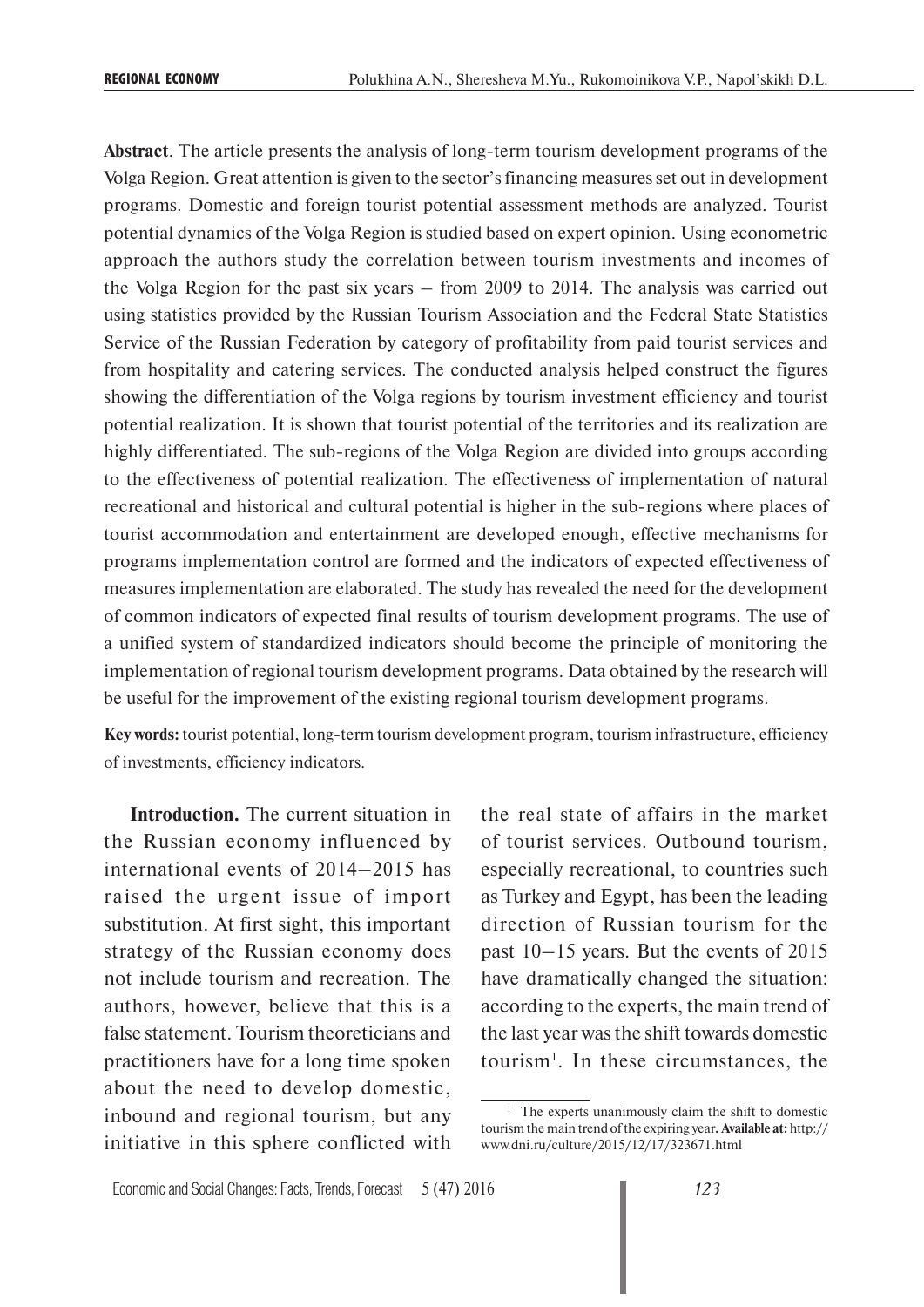development of domestic tourism in Russia is the greatest challenge which in the short term will necessitate the revision of the existing programs of tourism development in the Russian regions and raise the issue of adequate assessment of their tourist resources.

**Research methodology.** The tourist potential of any territory is composed of natural and man-made objects and phenomena, as well as the conditions, opportunities and resources necessary and suitable for the formation of a tourism product. Therefore, scientific concepts put forward as a framework for assessing tourist potential, offer a comprehensive consideration of a number of factors. These include natural and climate resources (climate; landscape; water and mineral resources; flora; fauna; separate natural monuments, etc.), historical and cultural resources (tangible and intangible cultural heritage of the region) and socioeconomic resources (infrastructure of the tourist sector; management, personnel and education, material, financial and information resources and conditions) [5]. Accordingly, the problem of developing uniform methodology for assessing tourist potential of the territory attracts the attention of specialists in different knowledge domains: geography, architecture, tourism, etc. [4]. The wellknown methods of assessing touristrecreational potential of territories developed by A.Y. Alexandrova [1], A.V. Drozdov [2], B.V. Robinson [8],

models of comprehensive assessment of tourist resources offered by E.O. Ushakov [11], I.A. Selivanov [10], an integrated assessment model of M.A. Sarancha [9] are of particular interest. The author's method of assessing tourist potential based on the index method [7] may also be noted: based on calculations in the Vologda Oblast V.S. Orlova and E.G. Leonidova identify groups of territories (municipalities) by level of their tourist potential. This methodology helps identify the problems constraining the development and realization of tourist potential.

When considering the processes of tourist potential implementation in the Russian regions from the point of view of system approach, the authors determined that the adaptation of regional economic systems to the new format of tourist service provision in connection with foreign economic instability will require dynamic creation of new adaptive mechanisms. The mechanism of adaptation to a new type of tourist business development amid the import substitution policy, which is based on the implementation of investments as a long-term capital outlay is considered by the authors as a set of consistently implemented changes with a strategic focus on achieving a balance between economic interests of the business community and the state's social responsibility [21]. A combination of infrastructural, institutional, organizational and educational factors the driver which generates the processes of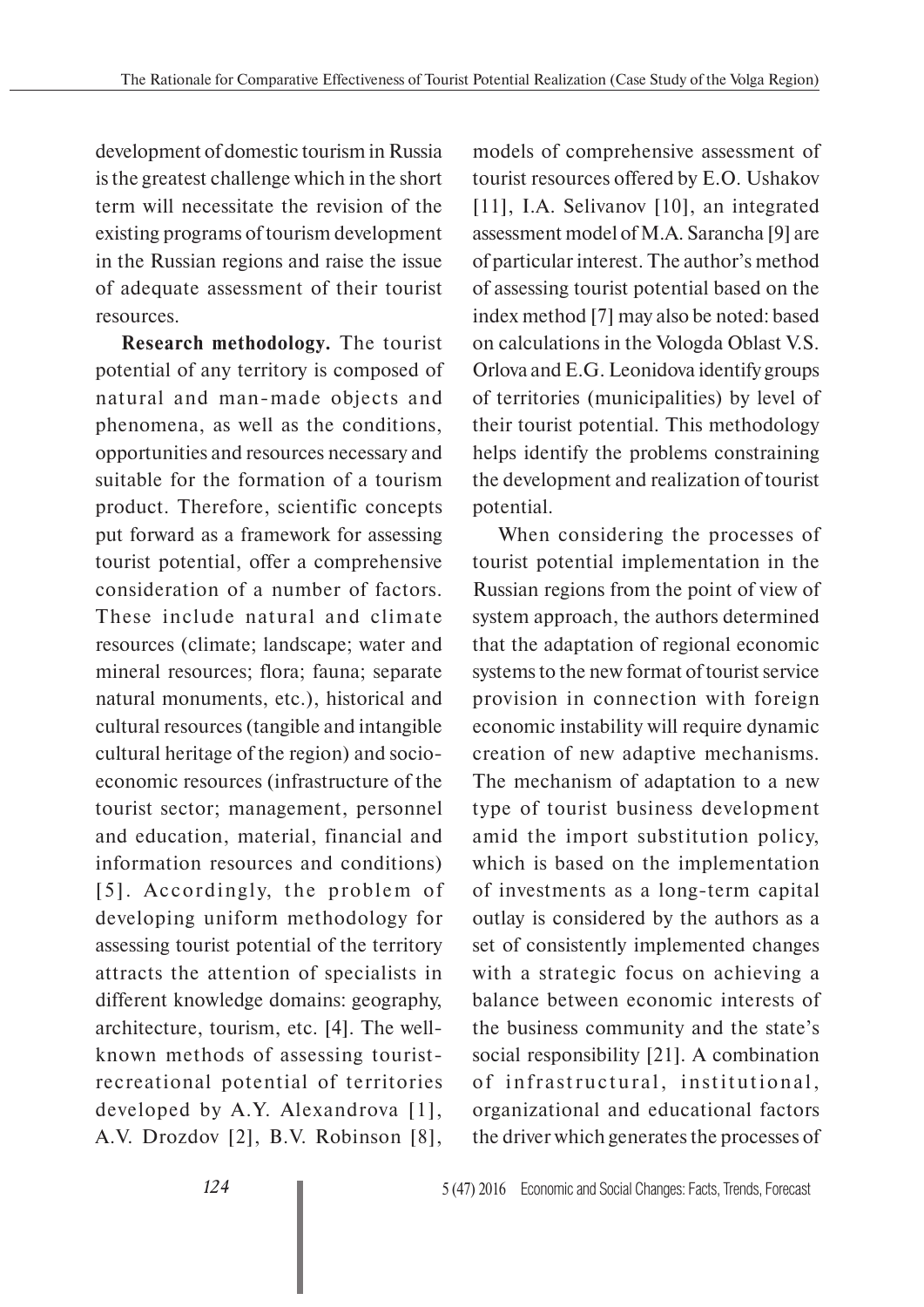adaptation of a regional economic system to the new conditions of tourism activities. A set of investment, financial, externaleconomic, social and cultural factors is an "adaptalizator" which increases the adaptive capacity of the Russian tourist business. Managerial and entrepreneurial factors underlie the effective adaptation technologies, while the informal "shadow" mechanisms constitute a "blockade units" which hamper constructive adaptation.

When studying tourist potential realization, the researchers mainly focus on economic assessment methods: increasing cash receipts from tourism, raising employment rates, increasing income of the local population and other economic consequences. Marketing factors are also used for assessing tourist potential: raising the awareness concerning the destination [16], the increasing number of positive tourist responses [15], the degree of the destination's attractiveness [18], and the number of images of brands in the minds of potential tourists [20]. Some foreign studies [17; 22] focus their attention on the fact that the assessment of tourist potential of the regions, the basis of attraction of which is the beauty of the landscapes must include the assessment of attributes of a natural resource and environmental requirements for soil conservation, protection of forests and wildlife. In particular, the New Zealand method of assessment of recreational and tourist resources [17] implies complex analysis of landscape attractiveness and related tourist activities. This is done with the use of the natural resource delimitation method based on the definition of vegetation borders using aerial photography and field examinations. When defining the quality of landscape views, the authors applied a subjective index with high, medium or low resource quality options. The study uses a scale of five points which reflect the overall suitability of a specific resource for recreation- and tourism-based activities, as well as its importance in terms of recreational and tourist potential at the national level.

J. Priskin [22] proposed a method for assessing the potential of coastal Australian regions based on comprehensive analysis of four assessment units: attractiveness of the region's natural resources, availability, supporting infrastructure, the degree of environment deterioration. Such an approach provides decision makers and people developing and implementing regional programs with a tool for assessing both positive and negative consequences of tourist potential development. It is important to understand that the balance of potential benefits and costs is the basis for success of regional tourism development programs. In particular, environmental load should be taken into account in those regions which do not place the territory's natural attractiveness at the forefront. This is because local communities are, according to the modern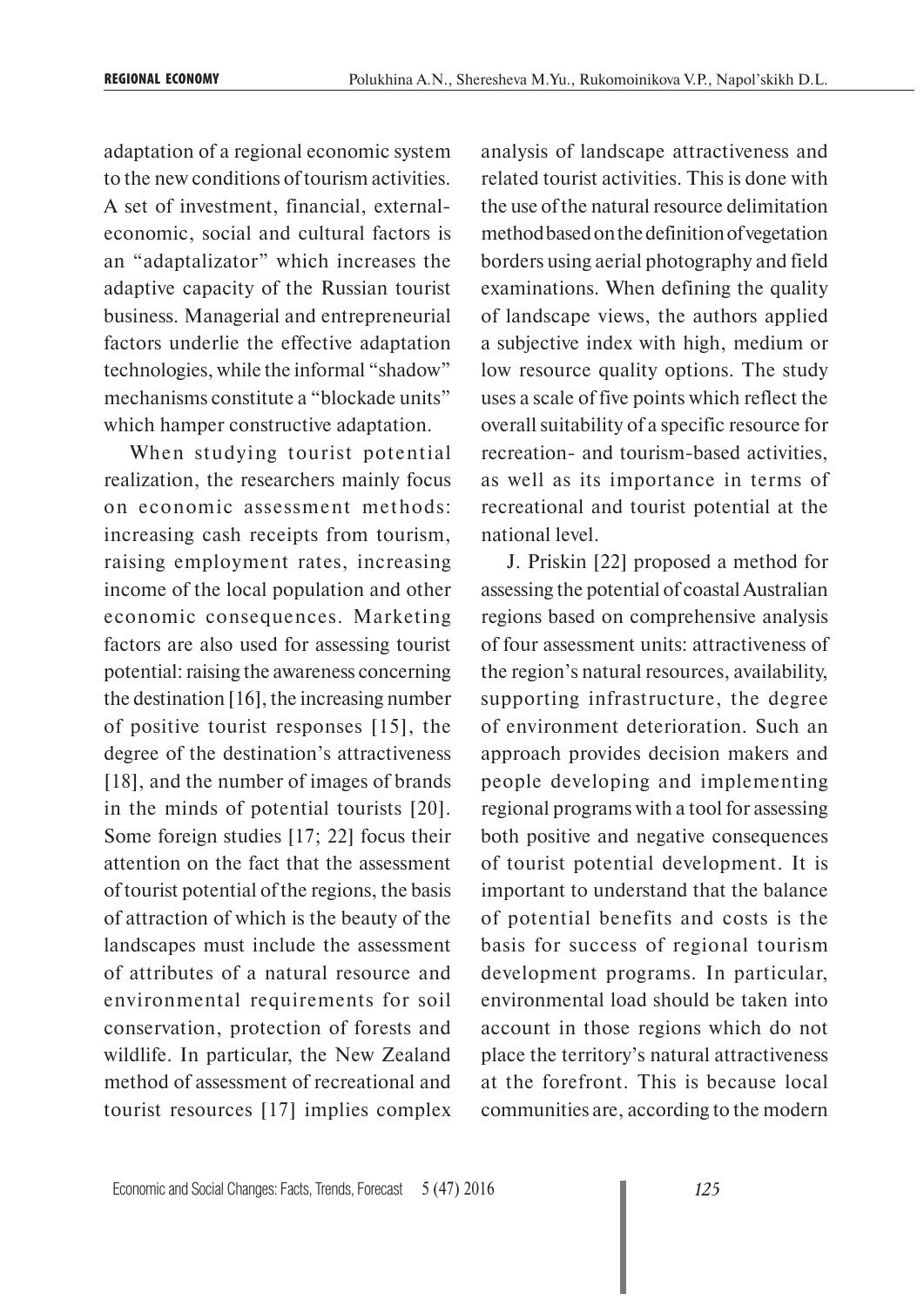approach of managing tourist destinations, the key stakeholders [14; 19], therefore, the system of indicators of effectiveness should include indicators such as water and energy<sup>2</sup> consumption growth rate, garbage disposal by the tourists of the recreation area, etc.

Analysis of regional and municipal Russian tourism legislation shows that regional tourism development programs contain plan indicators of the implementation of programs such as: the number of copies of published promotional materials about tourist potential; the number of Russian and international specialized exhibitions; the number advertising and information tours held for the Russian and foreign media and tour operators; the number of purchased tourist information terminals; the number of tourists visiting the region; the range of tourist services provided; investments attracted in the framework of state financial support in the form of compensation of interest rates for loans of commercial banks for the development of tourism. However, none of the regional laws clearly outline the assessment methodology. Thus, the problem of tourist potential realization effectiveness assessment remains acute at this level as well.

**Research methods.** In order to provide a scientific rationale for the possibility of applying the proposed indicators used in

the study for assessing the comparative effectiveness of tourist potential implementation, the authors in 2014 conducted a correlation analysis of tourist business development indicators in the Russian regions based on the official statistics of the Federal Agency for Tourism [21]. The correlation analysis was carried out on the basis of Microsoft Excel analytical tools. A Subject of the Russian Federation serves as a basic research unit as it is the lowest-scale administrative-territorial unit by which relatively comprehensive and homogeneous statistics of tourism industry is gathered. Correlation-regression analysis was conducted in all 85 Subjects of the Russian Federation, including the Republic of Crimea and the Federal city of Sevastopol. As the main resultants of tourist potential realization effectiveness, the authors consider the following: "the range of paid tourist services", "investments in fixed capital aimed at the development of collective accommodation facilities (CAF), the range of paid CAF services", since these indicators are crucial for the formation of development potential of tourism clusters and for determining the vector of development of the region's territory in current economic conditions.

Expert evaluations of the territory's potential in tourism, as well as statistics presented at regional and national levels may serve as the the initial data for the analysis of comparative efficiency of tourist potential. In particular, the Russian rating agency "Expert-RA" is the most

<sup>&</sup>lt;sup>2</sup> In Spain, for example, a tourist uses approximately 880 liters of water a day, as compared to 250 liters used by local residents [23].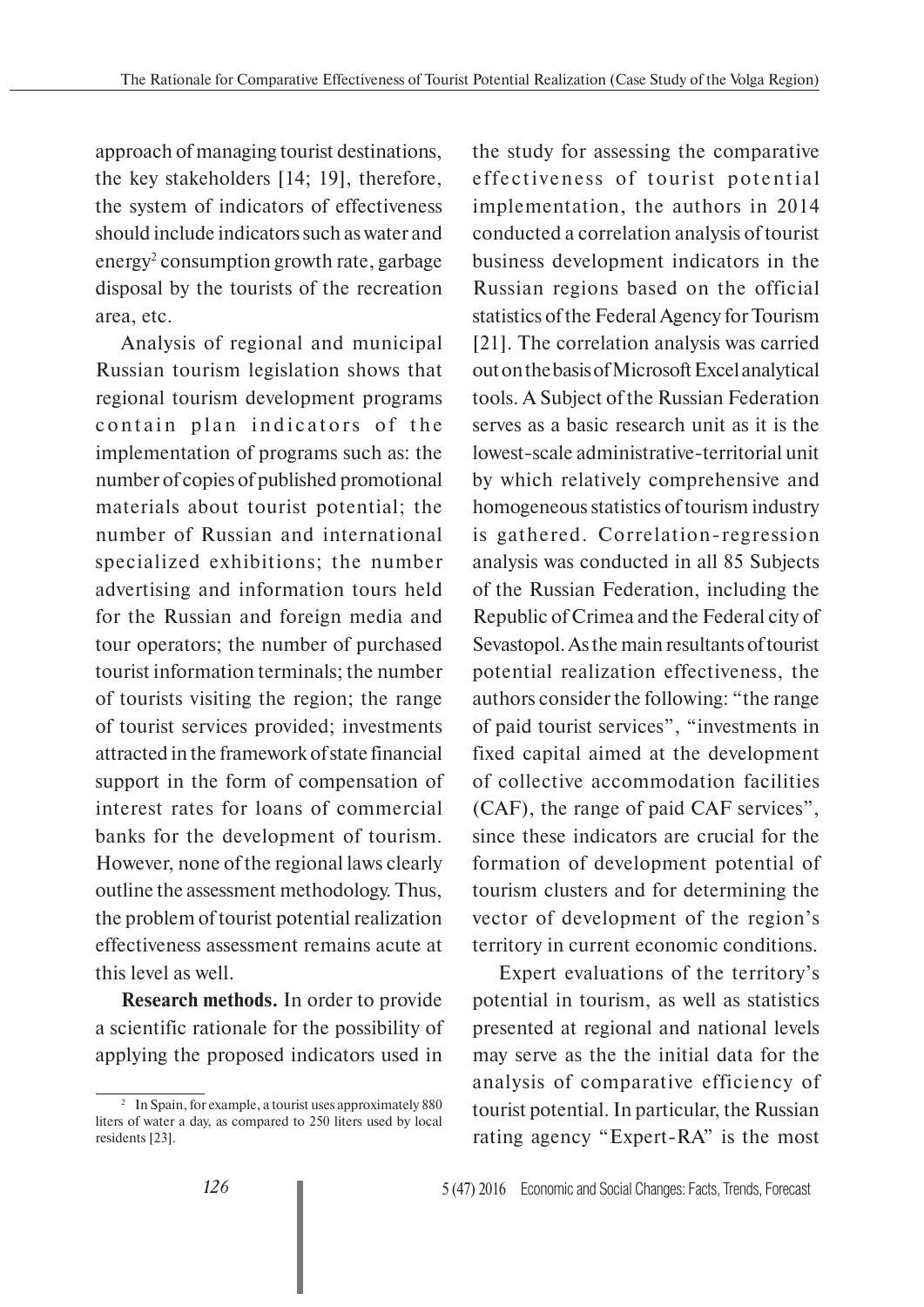recognized rating agency at the national level, which has kept records of regional tourist potential for the past ten years [3]. The regions under study are ranked by annual (monthly) indicators which take into account revenues and costs. The ranking results can be used for constructing various graphs, for example graphs showing the results of ranking of regions according to their tourist potential, as well as graphs describing revenues from paid tourism services and tourist destinations in the regions. At the same time, the x-axis reflects the values characterizing the regional ranking results by investment in tourism. The y-axis reflects the indicators corresponding to target characteristics of the above graphs. Border performance indicators of each graph can be indicators characterizing correspondence between investment ranks and ranks of profitable or potential component of the economic efficiency of tourism in the region. This characteristic can be checked by plotting a line in the graph which divides all the ranking results in two categories; the first, located above the line, is characterized by achieving expected results appropriate to their potential by the objects which fell into this category, and the second category located below the described line does not correspond to the expected indicators. The groups identified according to analysis results can be defined as the leading, average and outsider regions. For each group there are specific ways of improving efficiency.

**Research results.** Statistical indicators which, according to the authors' opinion, form the region's tourist potential have been chosen from the list of tourism development indicators in the subjects of the Russian Federation. *Table 1* presents statistical characteristics of the researched sample of statistical indicators of efficiency of formation and realization of tourist potential of the Russian regions.

For the purpose of in-depth study of determinants of tourist potential realization in the Russian regions in the framework of correlation analysis the differentiation between the indicators characterizing the operation of hotels and similar accommodation facilities and the operation of other CAF has been carried out. The permissibility of such separation of collective accommodation facilities into groups is also due to the specific nature of summary indicators by RF subjects formed by the Federal Agency for Tourism. The first block of indicators consists of the following tourism industry performance indicators: "number of hotels and similar accommodations", "bed capacity in hotels and similar accommodation", "number of residents in hotels and similar accommodations".

The second block consists of regional tourism operation parameters such as: "number of CAF", "bed capacity in CAF", "number of residents in CAF". The third block is formed by the indicators of staffing sufficiency of tourist potential realization processes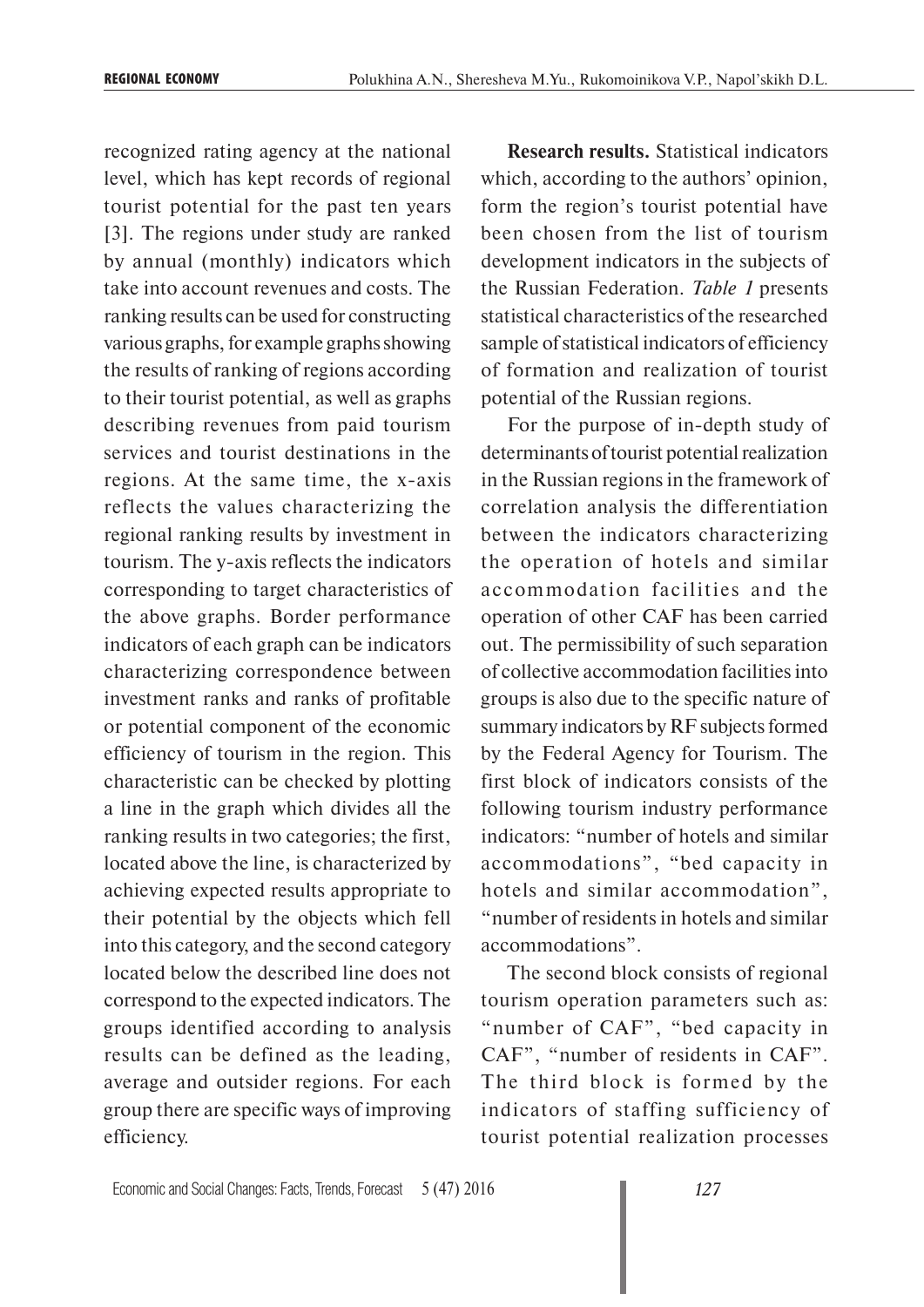| Indicators                                                                           | Average   | Median | Standard<br>deviation | Kurtosis | Noncentrality | Interval | Minimum        | Maximum |
|--------------------------------------------------------------------------------------|-----------|--------|-----------------------|----------|---------------|----------|----------------|---------|
| Number of hotels and<br>similar accommodations                                       | 129.01    | 96     | 144.47                | 28.20    | 4.44          | 1135     | 3              | 1138    |
| Bed capacity in hotels and<br>similar accommodations                                 | 9758.16   | 4874   | 16748.11              | 25.13    | 4.63          | 118336   | 182            | 118518  |
| Number of residents<br>in hotels and similar<br>accommodations, people               | 396646.11 | 197732 | 740218.18             | 30.16    | 5.04          | 5553232  | 6204           | 5559436 |
| Number of CAF, units                                                                 | 186.55    | 129    | 211.52                | 29.60    | 4.53          | 1680     | $\overline{4}$ | 1684    |
| Bed capacity in CAF                                                                  | 18700.91  | 9681   | 31523.33              | 39.63    | 5.62          | 257034   | 219            | 257253  |
| Number of residents in<br>CAF, people                                                | 527233.44 | 287663 | 859844.97             | 19.44    | 4.14          | 5610202  | 8584           | 5618786 |
| Average CAF staff number                                                             | 4745.31   | 2463   | 7810.46               | 24.30    | 4.42          | 56598    | 47             | 56645   |
| Number of staff in tourist<br>agencies                                               | 541.94    | 330    | 821.19                | 39.50    | 5.53          | 6754     | 6              | 6760    |
| Range of paid tourist<br>services, million rubles                                    | 1758.16   | 844    | 3081.28               | 25.15    | 4.53          | 22184    | 20             | 22204.6 |
| Investments in<br>fixed capital for CAF<br>development, million<br>rubles            | 2103.85   | 799    | 5768.63               | 32.96    | 5.63          | 39790    | 14             | 39804.5 |
| Range of paid services<br>of hotels and similar<br>accommodations, million<br>people | 892.81    | 19     | 5834.66               | 82.46    | 9.02          | 53665    | 0              | 53664.9 |

Table 1. Statistical characteristics of the sample of statistical indicators of efficiency of formation and realization of tourist potential of the Russian regions\*

\* Compiled from: Russian Tourism: summary statistics by the subjects of the Russian Federation. Available at: http://www.russiatourism. ru/content/8/section/81/detail/4124/

in the RF regions, it consists of the following indicators: "number of staff in tourist agencies", "range of paid tourist services". Correlation analysis results are presented in *Table 2*.

Based on the results presented in the table the following conclusions may be drawn. In general, there is a strong statistical correlation between tourist potential formation and realization indicators of the RF subjects. Low values of the correlation coefficient characterize a weak interdependence between the "investment in fixed capital

for CAF development" and indicators characterizing the number of residents in CAF during the reporting period. There is also no correlation dependence between investments in hotel business and the indicators characterizing tourist market: "number of staff in tourist agencies" and "range of paid tourist services". It should be emphasized that the last two indicators are generally characterized by a weak correlation with the CAF performance indicators against the background of a strong connection with each other (correlation coefficient 0.9).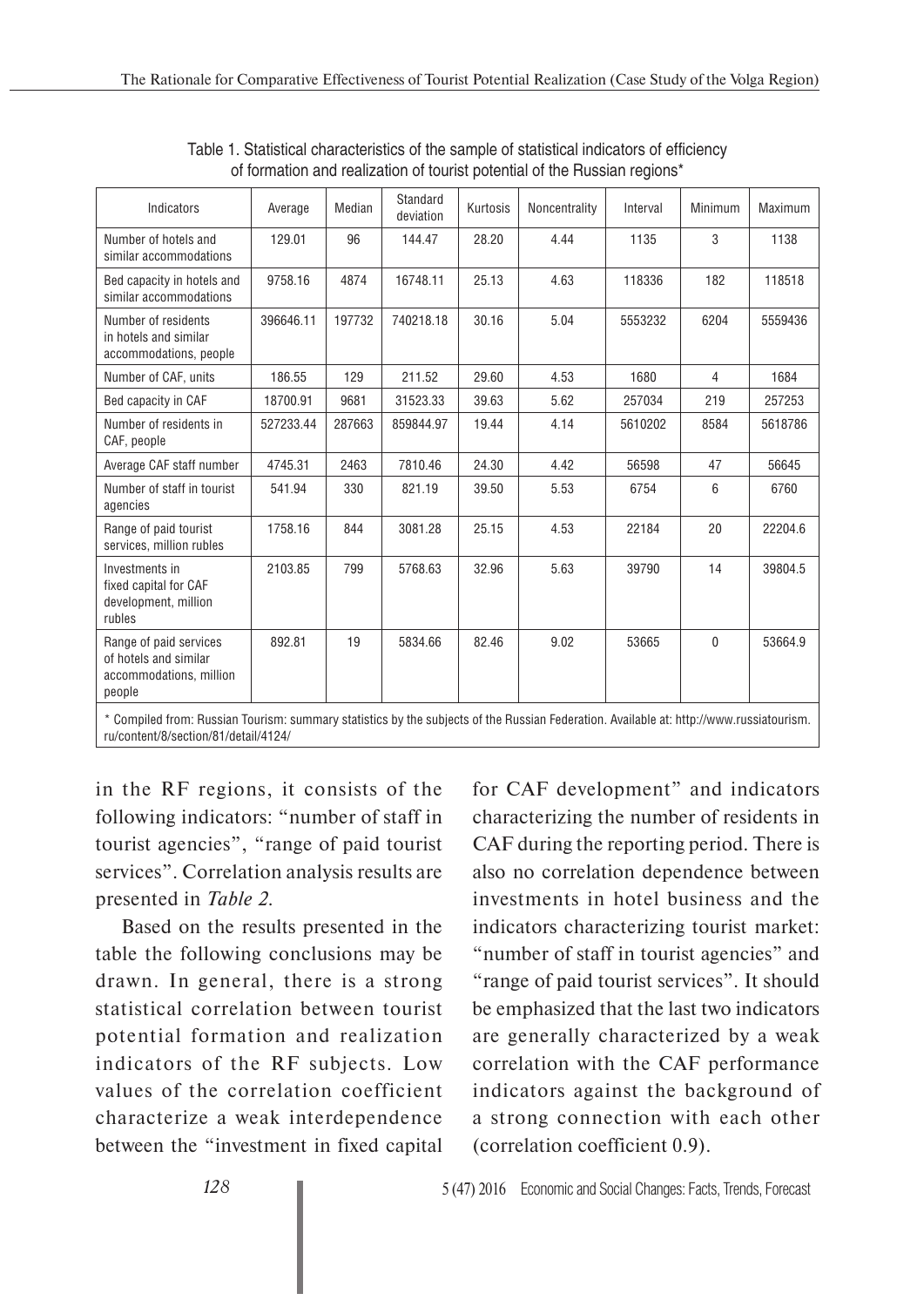|                                                                                                                                                                                                                           |                                                           |                                                                    | Table 2. The results of correlation analysis of tourist potential formation and realization indicators in the Russian regions* |                            |                           |                                          |                             |                                              |                                                            |                                                                              |                                                                                                |
|---------------------------------------------------------------------------------------------------------------------------------------------------------------------------------------------------------------------------|-----------------------------------------------------------|--------------------------------------------------------------------|--------------------------------------------------------------------------------------------------------------------------------|----------------------------|---------------------------|------------------------------------------|-----------------------------|----------------------------------------------|------------------------------------------------------------|------------------------------------------------------------------------------|------------------------------------------------------------------------------------------------|
| Indicators                                                                                                                                                                                                                | and similar<br>accommo-<br>of hotels<br>dations<br>Number | and similar<br>accommo-<br>in hotels<br>capacity<br>dations<br>Bed | Number of resi-<br>dents in hotels<br>dations, people<br>and similar<br>accommo-                                               | Number<br>of CAF,<br>units | capacity<br>in CAF<br>Bed | CAF, people<br>residents in<br>Number of | Average CAF<br>staff number | agencies<br>in tourist<br>Number<br>of staff | paid tourist<br>Range of<br>services,<br>million<br>rubles | in fixed capital<br>million rubles<br>development,<br>Investments<br>for CAF | tels and similar<br>services of ho-<br>million people<br>Range of paid<br>accommo-<br>dations, |
| similar accommodations<br>Number of hotels and                                                                                                                                                                            | 1,00                                                      |                                                                    |                                                                                                                                |                            |                           |                                          |                             |                                              |                                                            |                                                                              |                                                                                                |
| Bed capacity in hotels and<br>similar accommodations                                                                                                                                                                      | 0.90                                                      | 1.00                                                               |                                                                                                                                |                            |                           |                                          |                             |                                              |                                                            |                                                                              |                                                                                                |
| accommodations, people<br>Number of residents<br>in hotels and similar                                                                                                                                                    | 0.72                                                      | 0.86                                                               | 1.00                                                                                                                           |                            |                           |                                          |                             |                                              |                                                            |                                                                              |                                                                                                |
| Number of CAF, units                                                                                                                                                                                                      | 0.99                                                      | 0.89                                                               | 0.68                                                                                                                           | 1.00                       |                           |                                          |                             |                                              |                                                            |                                                                              |                                                                                                |
| Bed capacity in CAF                                                                                                                                                                                                       | 0.92                                                      | 0.94                                                               | 0.68                                                                                                                           | 0.94                       | 1,00                      |                                          |                             |                                              |                                                            |                                                                              |                                                                                                |
| Number of residents in CAF,<br>people                                                                                                                                                                                     | 0.82                                                      | 0.92                                                               | 0.98                                                                                                                           | 0.80                       | 0.81                      | 1.00                                     |                             |                                              |                                                            |                                                                              |                                                                                                |
| Average CAF staff number                                                                                                                                                                                                  | 0.86                                                      | 0.89                                                               | 0.72                                                                                                                           | 0.89                       | 0.95                      | 0.84                                     | 1.00                        |                                              |                                                            |                                                                              |                                                                                                |
| Number of staff in tourist<br>agencies                                                                                                                                                                                    | 0.66                                                      | 0.76                                                               | 0.95                                                                                                                           | 0.63                       | 0.60                      | 0.91                                     | 0.66                        | 1.00                                         |                                                            |                                                                              |                                                                                                |
| services, million rubles<br>Range of paid tourist                                                                                                                                                                         | 0.57                                                      | 0.64                                                               | 0.86                                                                                                                           | 0.55                       | 0.47                      | 0.82                                     | 0.54                        | 0.90                                         | 1.00                                                       |                                                                              |                                                                                                |
| Investments in fixed capital<br>for CAF development<br>million rubles                                                                                                                                                     | 0.80                                                      | 0.77                                                               | 0.43                                                                                                                           | 0.81                       | 0.87                      | 0.57                                     | 0.77                        | 0.32                                         | 0.20                                                       | 1.00                                                                         |                                                                                                |
| accommodations, million<br>Range of paid services<br>of hotels and similar<br>people                                                                                                                                      | 0.81                                                      | 0.92                                                               | 0.93                                                                                                                           | 0.78                       | 0.80                      | 0.95                                     | 0.81                        | 0.88                                         | 0.76                                                       | 0.67                                                                         | 1.00                                                                                           |
| * Compiled from: Russian Tourism: results of correlation analysis of tourist potential formation and realization indicators in the Russian regions based summary statistics by the subjects of the<br>Russian Federation. |                                                           |                                                                    |                                                                                                                                |                            |                           |                                          |                             |                                              |                                                            |                                                                              |                                                                                                |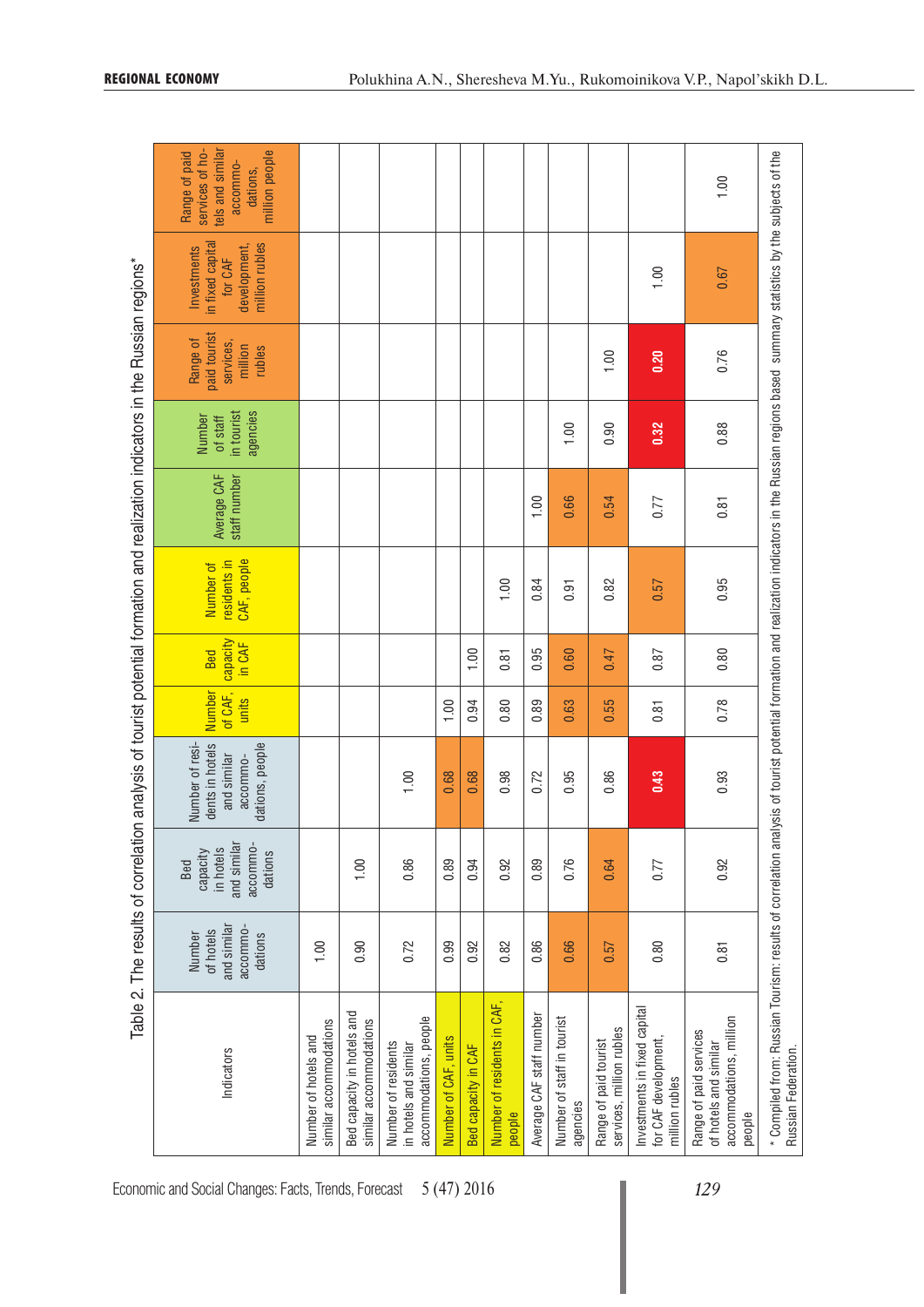Thus, the conclusions about a close correlation between tourist potential formation and realization indicators in the Russian regions made during the correlation analysis substantiate the possibility of applying the method of expert estimations to comparative efficiency of tourist potential realization. It has been concluded that comprehensive methods of tourist potential assessment undertaken by the Agency "Expert-RA" does not conflict with correlation analysis results and even complements them. Methodological coherence of the considered approaches allows the use of graphs displaying the results of regions' tourist potential ranking as well as graphs describing revenues from paid tourist services and tourist destinations in the regions.

The authors demonstrate the possibilities of the method of comparative efficiency of tourist potential realization<sup>3</sup> in the case of the Volga Federal District.

Over the past five years the Volga Federal District has ranked second, behind the Central Federal District by range of paid tourist services [6]. Thus, in 2013, the circulation of tourist services in the Volga Federal District amounted to 25 billion rubles, while the Central Federal District earned 44 billion rubles. High tourism profitability in the Volga Federal District is evidenced by the fact that eight regions

of the Volga Federal District were among the top 20 Russian regions by tourism income over a billion rubles a year: the Nizhny Novgorod Oblast, republics of Bashkortostan and Tatarstan, Perm Krai, the Samara, Saratov, Ulyanovsk, Orenburg and Kirov oblasts.

Since 2005 tourist potential has been one of the nine types of private potential in the methodology of the "Expert-RA" Agency on the calculation of the regions' investment potential. According to "Expert-RA" criteria, tourist potential (*Table 3*) consists of four parameters: natural and recreational complex, historical and cultural complex, the degree of development of tourist accommodation and entertainment network. The first two parameters are the reasons for tourist visits to the region, the second two – the conditions which ensure that tourists stay in the region and spent the money saved up for this reason. The optimal combination and balanced development of these elements can make a tourist destination attractive for travellers and proportional development of these elements of tourism can.

According to "Expert-RA" rankings, the best regions' indicators correspond to the lowest rank values. For over nine years of ranking, the number of RF subjects ranged from 88 in 2005 to 83 in 2015. However, the distribution of leading positions has been quite stable. Among the regions of the Volga Federal District the top ranking lines are constantly

<sup>&</sup>lt;sup>3</sup> The article is prepared in the framework of the project of the Ministry of Education and Science of the Russian Federation. Order no. 26.1378.2014/K to undertake a research work in the framework of the project part of the state order in the scientific field.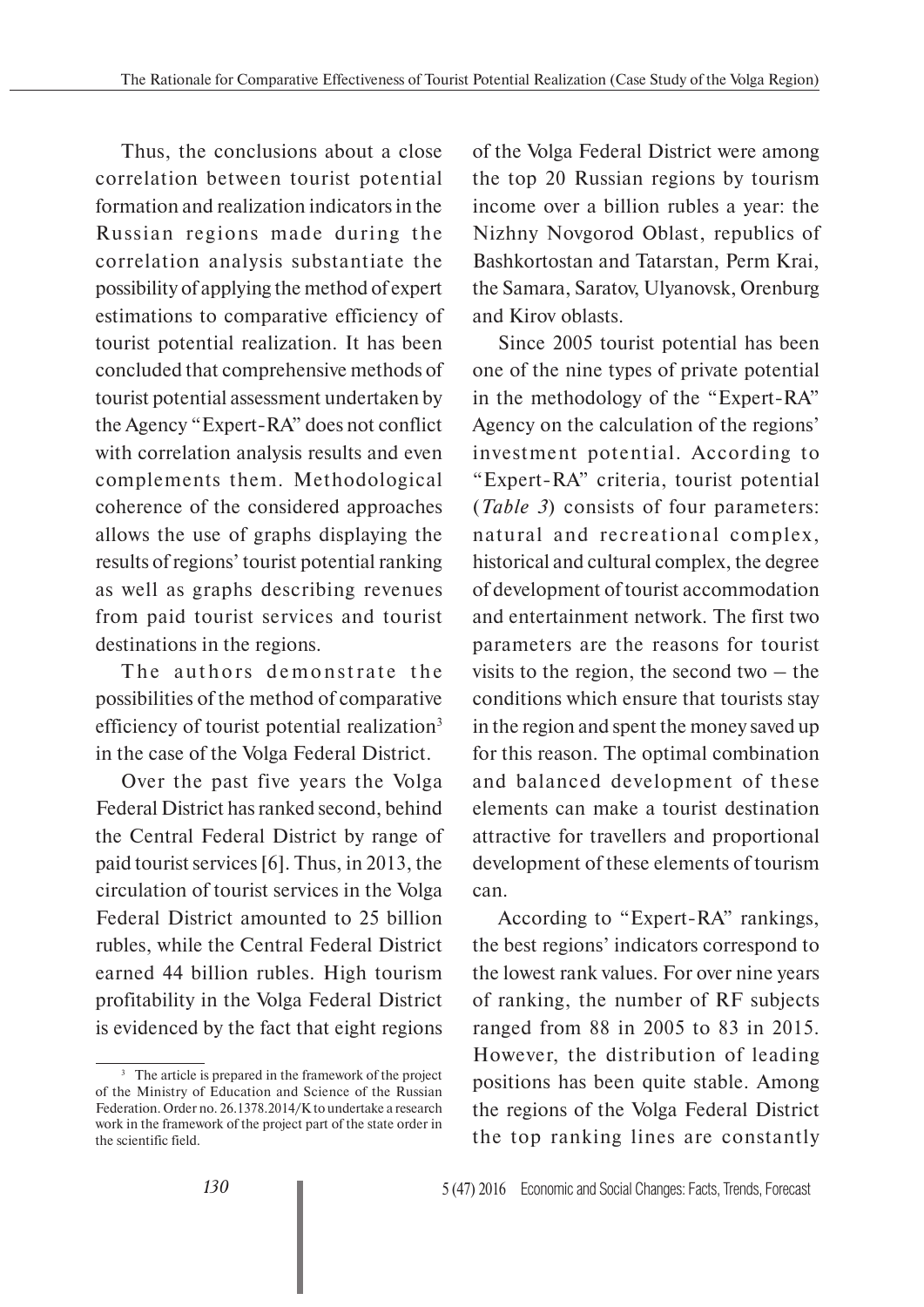| Region of the Volga                                                                                         |      |      |      | Rank of tourist potential according to the "Expert-RA" assessment |      |                |      |      |      |      |      |
|-------------------------------------------------------------------------------------------------------------|------|------|------|-------------------------------------------------------------------|------|----------------|------|------|------|------|------|
| <b>Federal District</b>                                                                                     | 2005 | 2006 | 2007 | 2008                                                              | 2009 | 2010           | 2011 | 2012 | 2013 | 2014 | 2015 |
| Republic of Tatarstan                                                                                       | 7    | 6    | 5    | 6                                                                 | 7    | 6              | 5    | 6    | 6    | 5    | 6    |
| Republic of Bashkortostan                                                                                   | 6    | 7    | 6    | 8                                                                 | 6    | $\overline{7}$ | 7    | 7    | 7    | 8    | 8    |
| Nizhny Novgorod Oblast                                                                                      | 11   | 12   | 17   | 15                                                                | 9    | 10             | 12   | 12   | 11   | 11   | 12   |
| Perm Krai                                                                                                   | 10   | 9    | 13   | 12                                                                | 12   | 11             | 11   | 11   | 12   | 12   | 14   |
| Samara Oblast                                                                                               | 15   | 21   | 26   | 29                                                                | 23   | 21             | 17   | 16   | 15   | 15   | 16   |
| Saratov Oblast                                                                                              | 23   | 26   | 31   | 31                                                                | 34   | 25             | 27   | 26   | 26   | 27   | 28   |
| Orenburg Oblast                                                                                             | 47   | 47   | 49   | 51                                                                | 40   | 33             | 30   | 31   | 29   | 26   | 31   |
| Kirov Oblast                                                                                                | 21   | 25   | 28   | 27                                                                | 37   | 34             | 40   | 41   | 41   | 41   | 41   |
| Chuvash Republic                                                                                            | 52   | 54   | 47   | 48                                                                | 49   | 41             | 46   | 46   | 45   | 48   | 48   |
| <b>Udmurt Republic</b>                                                                                      | 51   | 49   | 48   | 44                                                                | 51   | 49             | 52   | 47   | 50   | 50   | 52   |
| Penza Oblast                                                                                                | 36   | 38   | 40   | 43                                                                | 62   | 55             | 55   | 54   | 54   | 57   | 58   |
| Republic of Mordovia                                                                                        | 62   | 64   | 59   | 60                                                                | 60   | 62             | 60   | 61   | 62   | 62   | 67   |
| Ulyanovsk Oblast                                                                                            | 40   | 44   | 53   | 50                                                                | 64   | 54             | 61   | 63   | 66   | 63   | 62   |
| Mari El Republic                                                                                            | 64   | 66   | 67   | 69                                                                | 68   | 71             | 70   | 70   | 71   | 72   | 73   |
| Compiled from: Expert-RA: rankings of the Russian regions Available at: http://raexpert.ru/rankings/#r 1108 |      |      |      |                                                                   |      |                |      |      |      |      |      |

Table 3. Tourist potential dynamics in the regions of the Volga Federal District

Compiled from: Expert-RA: rankings of the Russian regions. Available at: http://raexpert.ru/rankings/#r\_1108

taken by the republics of Tatarstan and Bashkortostan, the Nizhny Novgorod and Samara oblasts and Perm Krai. The second group with medium tourist potential includes the Saratov, Orenburg and Kirov oblasts and the Chuvash Republic. The third group with low tourist potential consists of the Udmurt Republic, the Penza and Ulyanovsk oblasts, the republics of Mordovia and Mari El.

More attention should be given to financing the tourism industry laid down in the tourism development programs in the regions of the Volga Federal District. Funds laid down in tourism development programs, as well as annual tourism investment averages are presented in *Table 4*. The amount of financing activities is laid down in the programs of the regions under study within the means from republican and federal budgets.

Timely access to statistical data in the tourism sector was until recently a serious problem for experts. The official website of the Federal Agency for Tourism currently posts accumulated data for the past five years by category: tourist reception and accommodation, range of paid tourist services. As shown in *Table 5*, the Nizhny Novgorod and Samara oblasts, the republics of Bashkortostan and Tatarstan, Perm Krai are the leading in the Volga Federal District by range of paid tourist services.

Analysis of tourist service profitability dynamics over the last five years shows that the crisis of 2010–2011 was successful only for Perm Krai and the Republic of Tatarstan, while in other regions of the Volga Federal District tourism development rates declined. In 2012, profitability rates significantly rose in the Udmurt Republic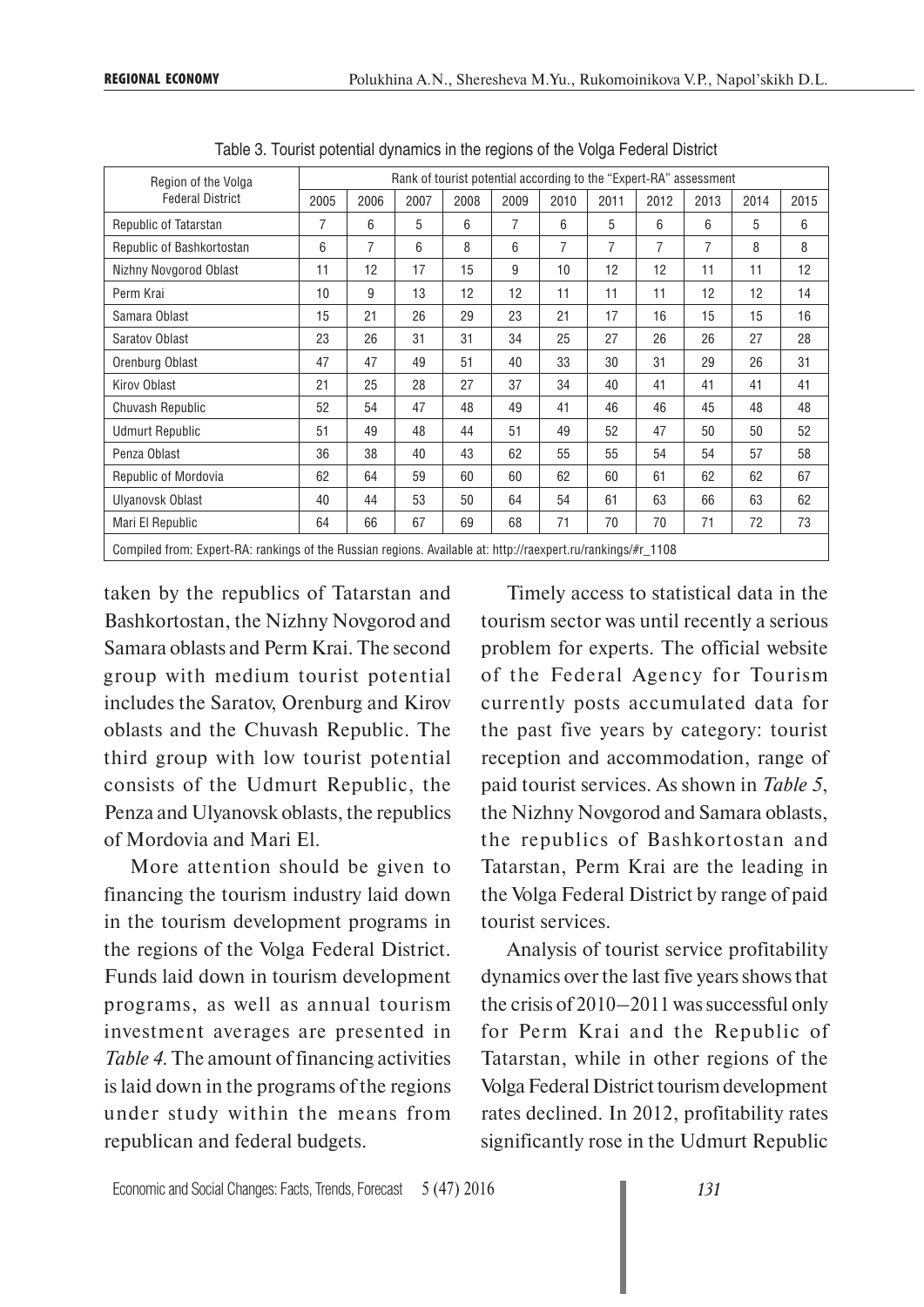|                                      | Investment in tourism, million rubles |       |  |  |  |  |
|--------------------------------------|---------------------------------------|-------|--|--|--|--|
| Region of the Volga Federal District | Annual average                        | Total |  |  |  |  |
| Republic of Tatarstan                | 5739                                  | 22956 |  |  |  |  |
| Chuvash Republic                     | 902                                   | 7216  |  |  |  |  |
| Perm Krai                            | 518                                   | 2591  |  |  |  |  |
| Nizhny Novgorod Oblast               | 421                                   | 2103  |  |  |  |  |
| Republic of Bashkortostan            | 397                                   | 1987  |  |  |  |  |
| Penza Oblast                         | 220                                   | 1539  |  |  |  |  |
| Samara Oblast                        | 210                                   | 1262  |  |  |  |  |
| Ulyanovsk Oblast                     | 178                                   | 891   |  |  |  |  |
| Republic of Mordovia                 | 152                                   | 764   |  |  |  |  |
| Mari El Republic                     | 36                                    | 215   |  |  |  |  |
| Kirov Oblast                         | 17                                    | 133   |  |  |  |  |
| Orenburg Oblast                      | 11                                    | 68    |  |  |  |  |
| <b>Udmurt Republic</b>               | 10                                    | 70    |  |  |  |  |
| Saratov Oblast                       | 10                                    | 34    |  |  |  |  |

Table 4. Financial investment in tourism in the regions of the Volga Federal District

Compiled from: strategic programs of tourism development in the regions of the Volga Federal District.

Table 5. Range of paid tourist services in the regions of the Volga Federal District, million rubles

| Region of the Volga<br><b>Federal District</b> | 2009 | 2010 | 2011 | 2012 | 2013 | 2014   |
|------------------------------------------------|------|------|------|------|------|--------|
| Nizhny Novgorod Oblast                         | 2120 | 2620 | 2731 | 3866 | 5634 | 7243.8 |
| Republic of Bashkortostan                      | 2351 | 2395 | 2572 | 2742 | 3366 | 3870.5 |
| Perm Krai                                      | 1411 | 1596 | 2229 | 2834 | 3335 | 3027.3 |
| Republic of Tatarstan                          | 1137 | 1239 | 1509 | 1932 | 2313 | 2477.5 |
| Samara Oblast                                  | 1119 | 1322 | 1447 | 1624 | 1832 | 1608.7 |
| Saratov Oblast                                 | 970  | 1145 | 1474 | 1408 | 1453 | 1244.8 |
| Ulyanovsk Oblast                               | 376  | 630  | 700  | 996  | 1305 | 1173.7 |
| Orenburg Oblast                                | 625  | 661  | 963  | 1092 | 1191 | 1287.3 |
| Kirov Oblast                                   | 496  | 730  | 811  | 874  | 1052 | 1027.6 |
| Penza Oblast                                   | 409  | 460  | 446  | 590  | 719  | 836.7  |
| Mari El Republic                               | 261  | 315  | 431  | 573  | 700  | 685.4  |
| Chuvash Republic                               | 391  | 470  | 542  | 596  | 691  | 701.8  |
| <b>Udmurt Republic</b>                         | 152  | 240  | 257  | 458  | 684  | 681.6  |
| Republic of Mordovia                           | 229  | 297  | 369  | 382  | 542  | 522.6  |

Compiled from: Russian tourism: summary statistics for 6 years (from 2009 to 2014) for the subjects of the Russian Federation. Available at: http://www.russiatourism.ru/content/8/section/81/detail/4124/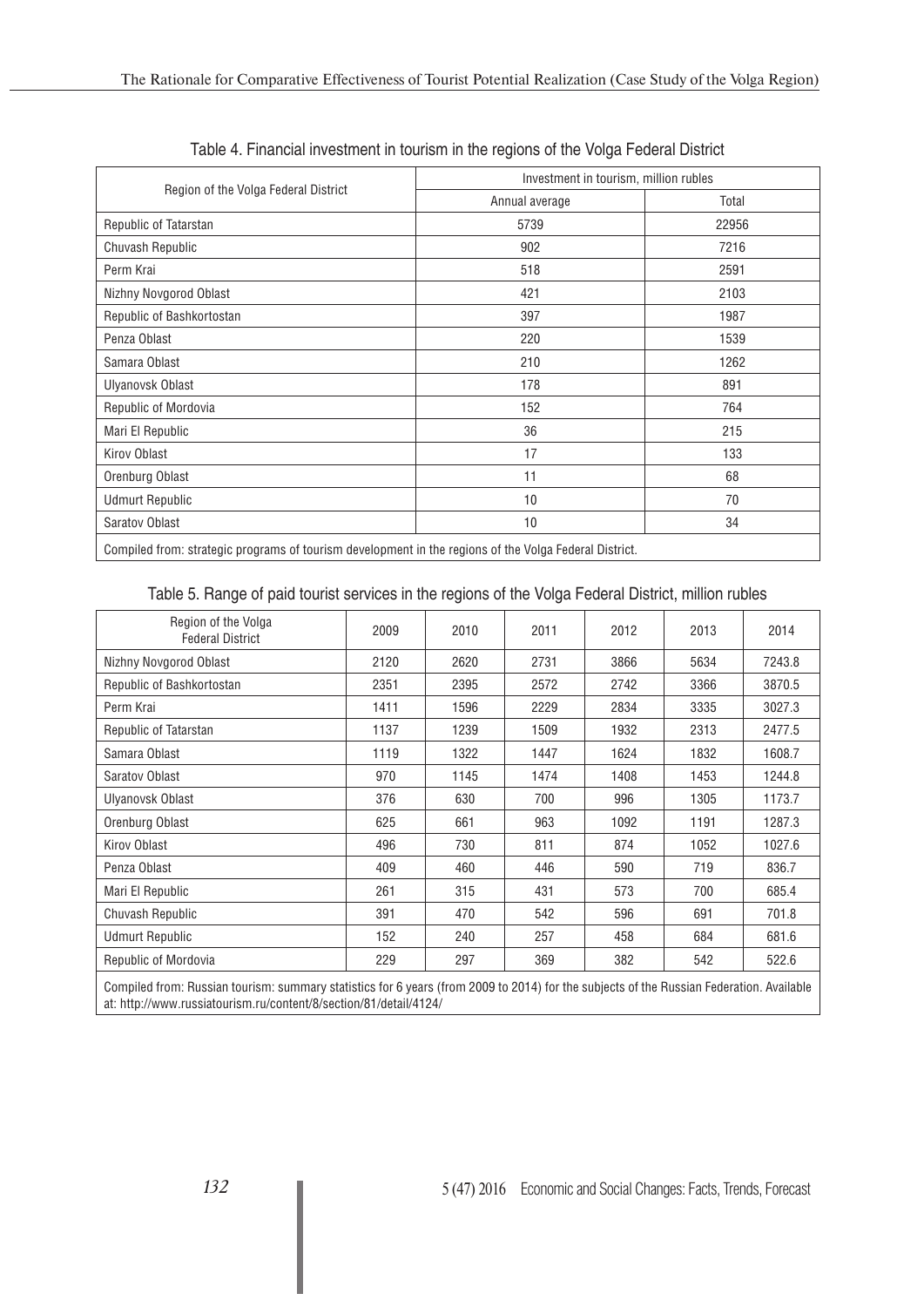(by 78%), in the Nizhny Novgorod and Ulyanovsk oblasts and the Republic of Mordovia (by 42%), in the Penza oblast and the Mari El Republic of (by 33%), in Perm Krai and the Republic of Tatarstan (by 28%). In 2013–2014, good progress rates were preserved in the Udmurt Republic, the Nizhny Novgorod Oblast and in the Republic of Bashkortostan. The Republic of Tatarstan, the Orenburg and Penza oblasts also demonstrated a positive dynamics, yet insignificant.

Another tourism income item is the sector of hotel and catering services. According to the Federal State Statistics Service [12], the five leading regions of the Volga Federal District are as follows: the republics of Bashkortostan and Tatarstan, the Nizhny Novgorod and Samara oblasts, Perm Krai (*Table 6*).

In order to determine tourism investment efficiency in the regions of the Volga Federal District, the indicators of investment and income in tourism for the past five years should be correlated (*Table 7*). On the basis of tourism investment indicators in the regions of the Volga Federal District presented in Table 4, the rank of investment activity of the region (investment rank) is defined. Income rank is determined on the basis of summary statistics for the range of paid tourist services (see Table 5) and turnover on income from hotels and restaurants (see Table 6).

On the basis of the analysed correlation between the indicators of income and investment in tourism, a figure has been plotted, demonstrating the differentiation of regions by tourism investment efficiency (*Fig. 1*). The numbers on the figure denote

| Region of the Volga Federal District                                                                                           | 2009 | 2010 | 2011 | 2012 | 2013 | 2014 |
|--------------------------------------------------------------------------------------------------------------------------------|------|------|------|------|------|------|
| Republic of Bashkortostan                                                                                                      | 7.7  | 12.3 | 12.2 | 26   | 37   | 30.3 |
| Republic of Tatarstan                                                                                                          | 10.2 | 16.8 | 18.8 | 19.7 | 22.8 | 22.4 |
| Perm Krai                                                                                                                      | 7.7  | 5.8  | 6.5  | 6.8  | 25.8 | 21.7 |
| Nizhny Novgorod Oblast                                                                                                         | 5.9  | 8.7  | 12.4 | 14.5 | 17.4 | 20   |
| Samara Oblast                                                                                                                  | 7.3  | 11.2 | 14   | 11.9 | 12.8 | 13.7 |
| <b>Udmurt Republic</b>                                                                                                         | 2.9  | 3.7  | 4.9  | 6.8  | 6.7  | 7.4  |
| Kirov Oblast                                                                                                                   | 3.5  | 3.6  | 3.8  | 5.2  | 5.8  | 6.4  |
| Chuvash Republic                                                                                                               | 2.5  | 3.1  | 3    | 4.1  | 5.7  | 5.9  |
| Saratov Oblast                                                                                                                 | 2.9  | 3.3  | 3.8  | 4.5  | 4.6  | 4.9  |
| Orenburg Oblast                                                                                                                | 3.1  | 3.1  | 3.2  | 4.5  | 4.9  | 4.9  |
| Ulyanovsk Oblast                                                                                                               | 1.4  | 2.1  | 3    | 2.6  | 3.2  | 3.2  |
| Penza Oblast                                                                                                                   | 2.2  | 2.4  | 3.3  | 3    | 3    | 3.1  |
| Mari El Republic                                                                                                               | 1.5  | 1.7  | 2.1  | 2.3  | 2.5  | 2.8  |
| Republic of Mordovia                                                                                                           | 0.7  | 0.9  | 0.8  | 1.2  | 1.3  | 2.7  |
| Compiled from: Turnover on income from hotels and restaurants in the Volga Federal District. Federal State Statistics Service. |      |      |      |      |      |      |

Table 6. Turnover on income from hotels and restaurants in the Volga Federal District, billion rubles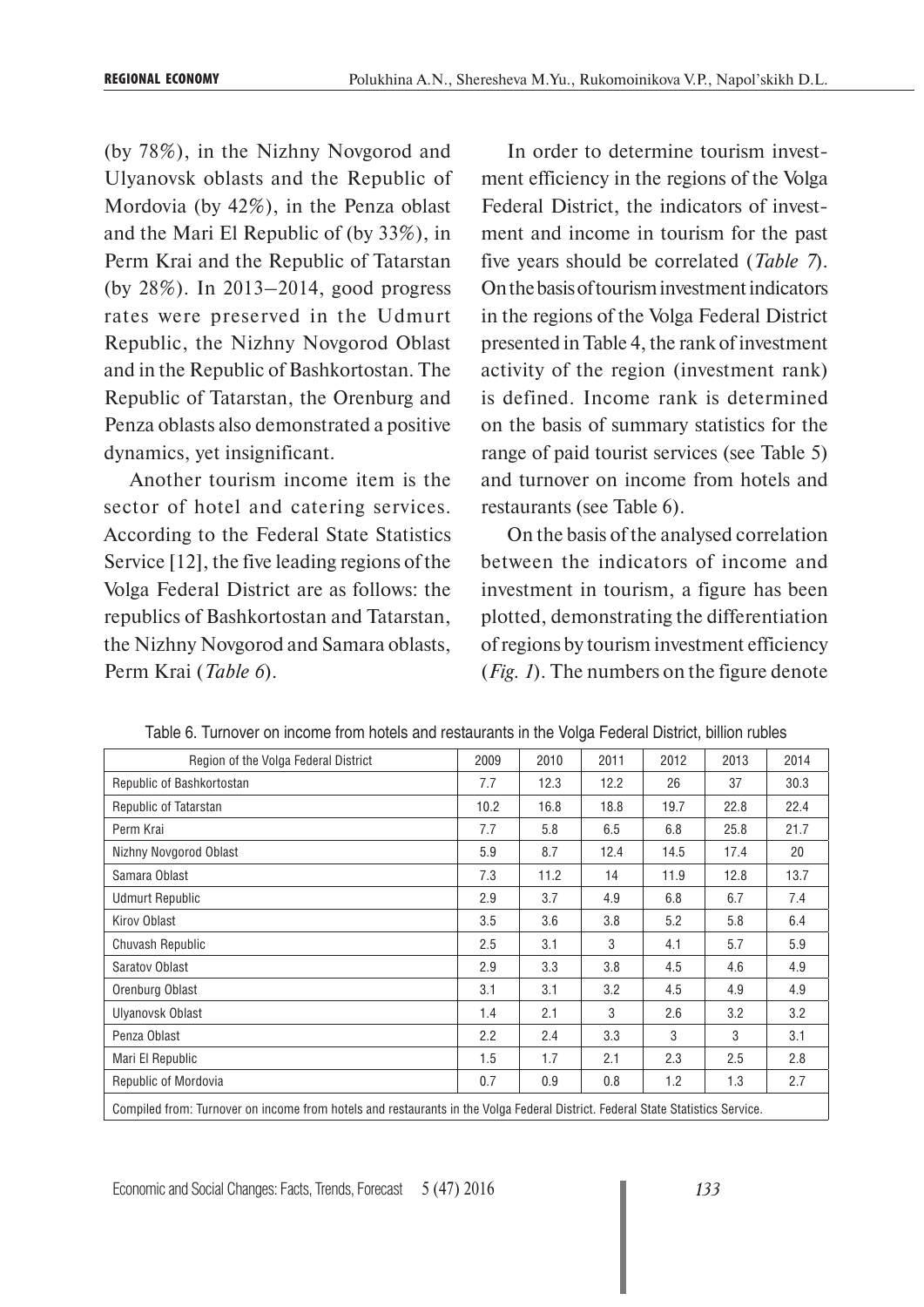| Region of the Volga Federal District                                                                | Investment rank | Income rank    |
|-----------------------------------------------------------------------------------------------------|-----------------|----------------|
| Republic of Bashkortostan                                                                           | 10              | 14             |
| Republic of Tatarstan                                                                               | 14              | 13             |
| Nizhny Novgorod Oblast                                                                              | 11              | 12             |
| Perm Krai                                                                                           | 12              | 11             |
| Samara Oblast                                                                                       | 8               | 10             |
| <b>Udmurt Republic</b>                                                                              | 2               | 9              |
| Kirov Oblast                                                                                        | 4               | 8              |
| Chuvash Republic                                                                                    | 13              |                |
| Orenburg Oblast                                                                                     | 3               | 6              |
| Saratov Oblast                                                                                      |                 | 5              |
| Ulyanovsk Oblast                                                                                    | 7               | 4              |
| Penza Oblast                                                                                        | 9               | 3              |
| Mari El Republic                                                                                    | 5               | $\overline{2}$ |
| Republic of Mordovia                                                                                | 6               |                |
| * were used for ranking summary statistics for 6 years (from 2009 to 2014) presented in tables 4–6. |                 |                |

Table 7. Tourism investment efficiency the regions of the Volga Federal District\*

Figure 1. Efficiency of investment in tourism in the regions of the Volga region



the regions of the Volga Federal District by tourism income rank:  $1 - Republic$ of Mordovia; 2 – Mari El Republic; 3 – Penza Oblast; 4 – Ulyanovsk Oblast; 5 – Saratov Oblast; 6 – Orenburg Oblast;

7 – Chuvash Republic; 8 – Kirov Oblast; 9 – Udmurt Republic; 10 – Samara Oblast; 11 – Perm Krai; 12 – Nizhny Novgorod Oblast; 13 – Republic of Tatarstan; 14 – Republic of Bashkortostan.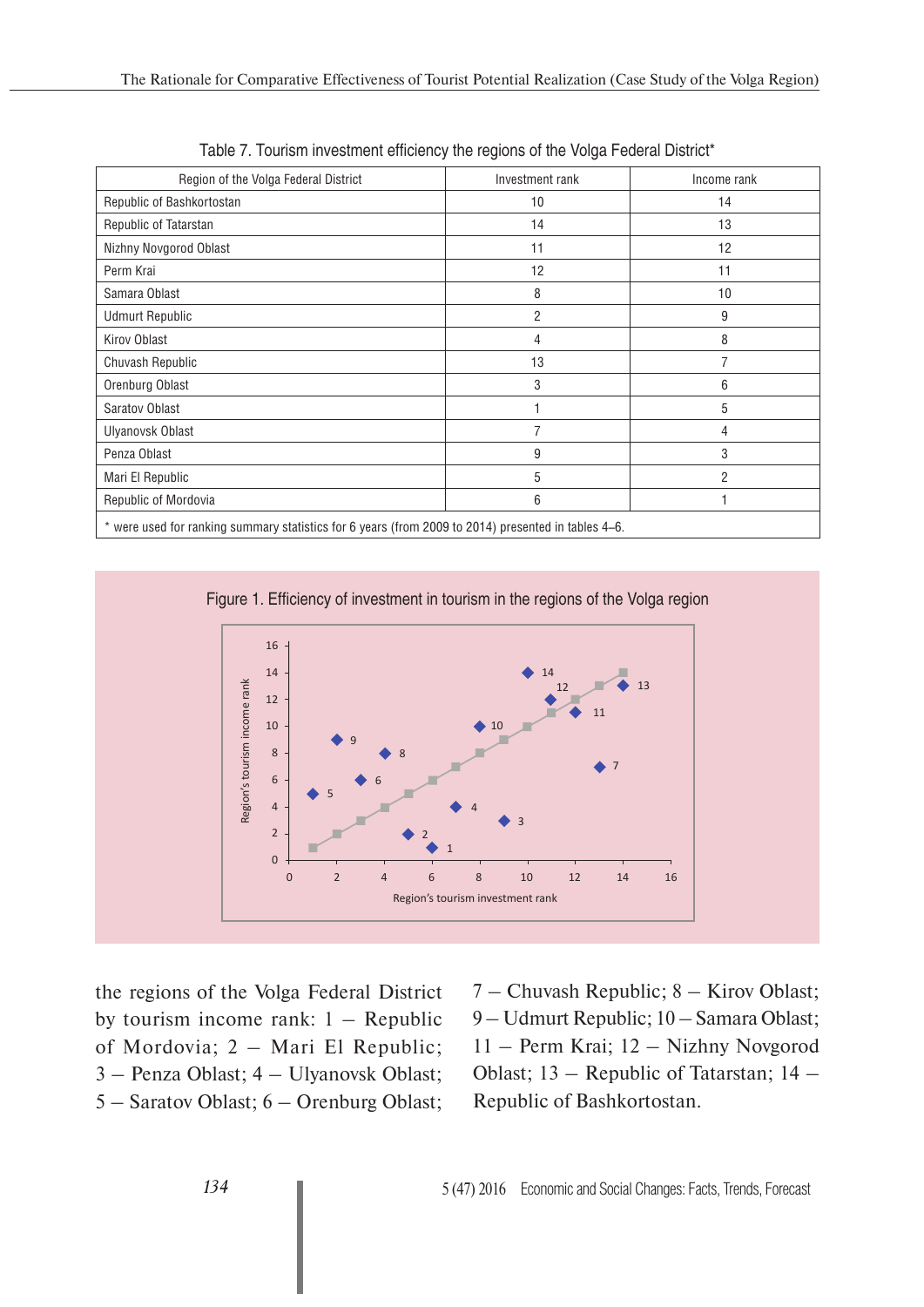Among the subjects of the Volga region located in the zone above the diagonal line, which generally demonstrated investment efficiency over the past five years, the Republic of Bashkortostan is worth noting, which became the leader by income, while it is on the 5th place in top five by tourism investment. It is noteworthy that the Republic of Tatarstan leads by a large margin from other regions of the Volga Federal District by tourism investment; however, even such a major event like the Universiade–2013 did not allow the region to be rated first by income rank in the District. There is a one-spot difference between tourism investment and income of the Republic of Tatarstan; the coordinates of this Republic are below the diagonal line together with the regions of the Volga Federal District considered as actors which have not fully lived up to their investment activity so far.

Apparently, for a more accurate assessment in this case a longer period of time is required. In the Chuvash Republic, the Penza Oblast and the Republic of Mordovia, the level of investment activity is much higher than the income level. Income rank is six spots behind investment rank in the Chuvash Republic and the Penza Oblast, five spots – in the Republic of Mordovia. The Ulyanovsk Oblast and the Mari El Republic are in the same group, the difference between income rank and investment rank is three spots.

After assessing tourist potential dynamics, the region's financial activity in tourism and income dynamics, tourist potential realization efficiency in the regions of the Volga Federal District should be studied. Data on tourism income and expense presented above, as well as the information on tourist potential are summarized in *Table 8*.

| Region of the Volga Federal District | Region's tourism investment rank | Region's tourist potential rank |
|--------------------------------------|----------------------------------|---------------------------------|
| Republic of Tatarstan                | 14                               | 14                              |
| Chuvash Republic                     | 13                               | 6                               |
| Perm Krai                            | 12                               | 11                              |
| Nizhny Novgorod Oblast               | 11                               | 12                              |
| Republic of Bashkortostan            | 10                               | 13                              |
| Penza Oblast                         | 9                                | 4                               |
| Samara Oblast                        | 8                                | 10                              |
| Ulyanovsk Oblast                     |                                  | 2                               |
| Republic of Mordovia                 | 6                                | 3                               |
| Mari El Republic                     | 5                                |                                 |
| Kirov Oblast                         | 4                                |                                 |
| Orenburg Oblast                      | 3                                | 8                               |
| <b>Udmurt Republic</b>               | 2                                | 5                               |
| Saratov Oblast                       |                                  | 9                               |
|                                      |                                  |                                 |

Table 8. Tourist potential realization efficiency in the regions of the Volga Federal District\*

Indicators presented in tables 3–4 were used for ranking.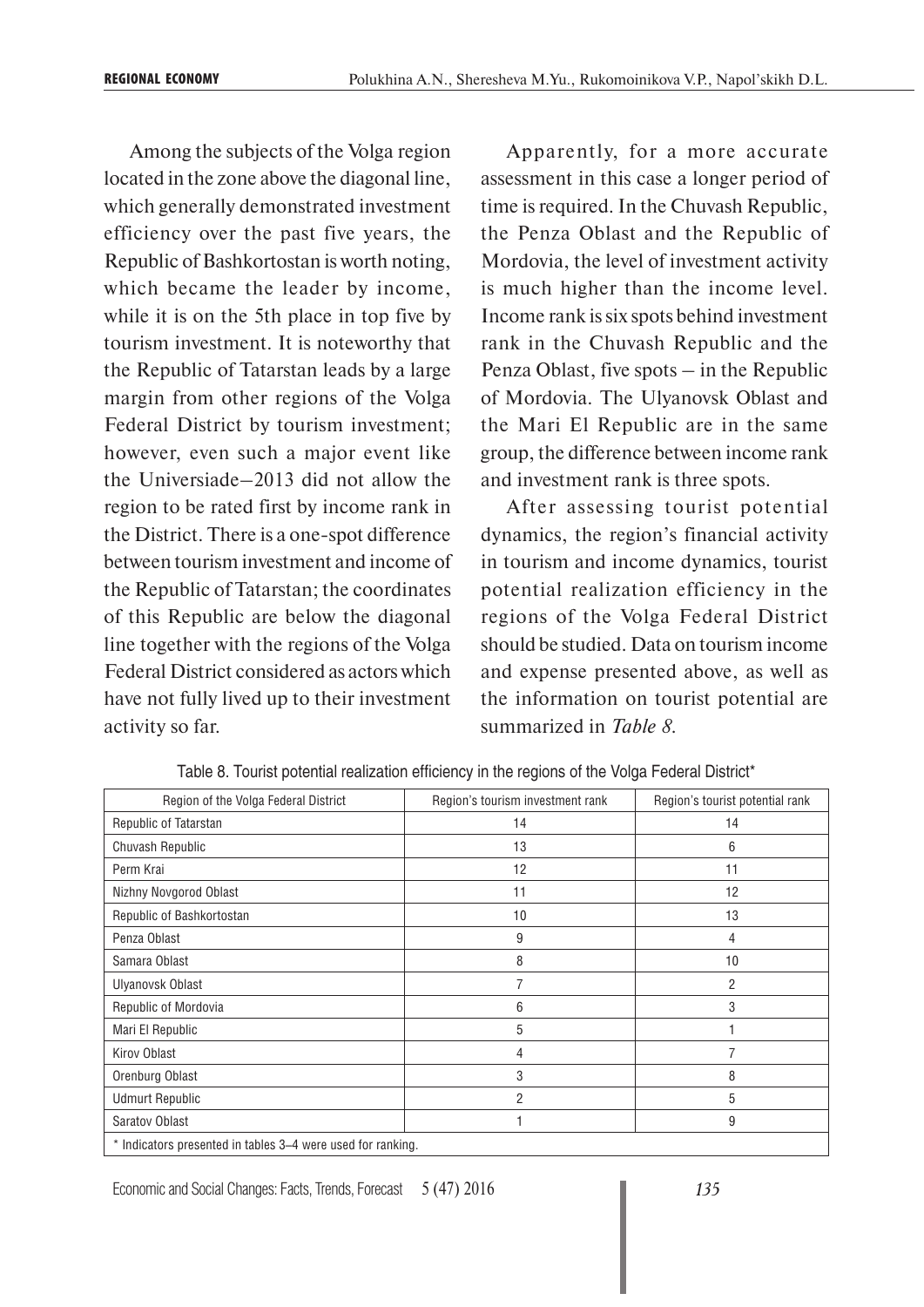The figure presented below (*Fig. 2*) ranks the regions of the Volga Federal District on the basis of the ratio of region's tourism investment and region's tourist potential rank. The numbers on the figure denote the regions of the Volga Federal District by tourist potential rank: 1 – Mari El Republic; 2 – Ulyanovsk Oblast; 3 – Republic of Mordovia; 4 – Penza Oblast; 5 – Udmurt Republic; 6 – Chuvash Republic; 7 – Kirov Oblast; 8 – Orenburg Oblast; 9 – Saratov Oblast; 10 – Samara Oblast; 11 – Perm Krai; 12 – Nizhny Novgorod Oblast; 13 –Republic of Bashkortostan; 14 – Republic of Tatarstan.

The Republic of Tatarstan is located on the diagonal line, leading by both indicators in the district, which indicates good conditions prevailing in the region for investors and entrepreneurs, as well as great prospects for tourism development.

The regions coordinates of which are below the diagonal line (where the ranks correlate) can be considered as actors which do not fully use its tourist potential. The farthest from the diagonal line are Chuvash Republic, Penza and Ulyanovsk oblasts. The level of tourism financing in the Chuvash Republic is currently much higher than the income level. Here, tourism is relied upon as an innovative way of the Republic's development, since it does not possess any other significant natural resource potential. Tourist potential of the Penza and Ulyanovsk oblasts is rated by experts much lower than that of the Chuvash Republic; however, by tourism investment rank these regions are in the middle of the ranking scale among the regions of the Volga Federal District. Here, the level of investment activity is significantly higher than the level of tourist

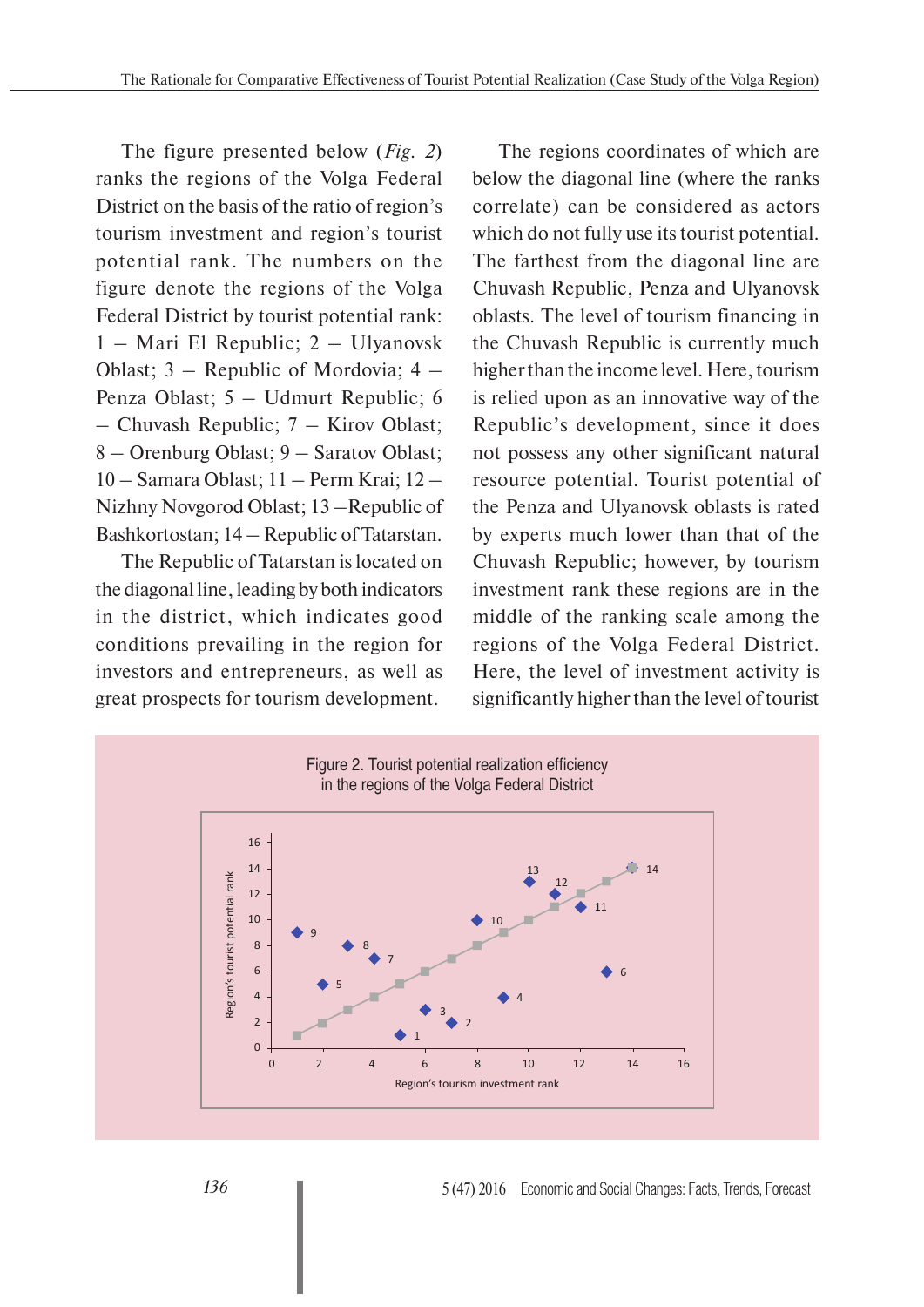potential. It appears that the tourism of the Penza and Ulyanovsk oblasts, where the emphasis is put on historical, cultural and event tourism, is provided with good conditions for attracting investors and entrepreneurs.

Republics of Mari El and Mordovia, with low indicators of investment activity and tourist potential, are characterized by the difference between investment and tourist potential ranks in four and three spots respectively. Lack of a number of significant parameters of tourist attractiveness requires the authorities of these regions to make additional efforts in planning and conducting measures to improve the conditions for investors and entrepreneurs prevailing in the region.

Perm Krai, highly ranked in the Volga Federal District ranking by tourism investment and having high tourist potential, is located slightly below the diagonal line. There is a one-spot difference between investment rank and tourist potential, which indicates good opportunities for tourism development in this region.

When analysing the group of regions above the diagonal line, we should note the Republic of Bashkortostan, the Nizhny Novgorod and Samara oblasts, where investment ranks and tourist potential ranks are high enough. Tourist potential indicators currently exceed investment indicators, which indicates high efficiency of potential realization in these territories, as well as development prospects, especially

in attracting investors. Good tourist potential indicators are observed in the Kirov, Orenburg and Saratov oblasts; however, tourism investment rates are quite low. The fact that these regions do not pay much attention to the financing of the tourism industry could turn against them as they may be replaced from the group of regions above the diagonal line by the competing regions which invest more in tourism development.

**Conclusion.** It is evident in the case of the regions of the Volga Federal District that tourist potential of the territories and its realization efficiency are quite different. The first five leaders of the Volga Federal District which have already established themselves as leading in both tourist potential and tourism income over the past five years have long-term program of tourism development. They include the republics of Tatarstan, Bashkortostan, Perm Krai, the Nizhny Novgorod and Samara oblasts. The five leaders have developed detailed programs with several sub-programs, elaborately researched the indicators of expected measure effectiveness, mechanisms and program effects. The aforementioned regions have detailed, across all budget items, the activities, developed programs to promote the region as a tourist destination, scheduled their participation in Russian and international exhibitions and tourist forums, festivals and contests, advertising tourist potential in Russian and foreign media, publicity and information tours for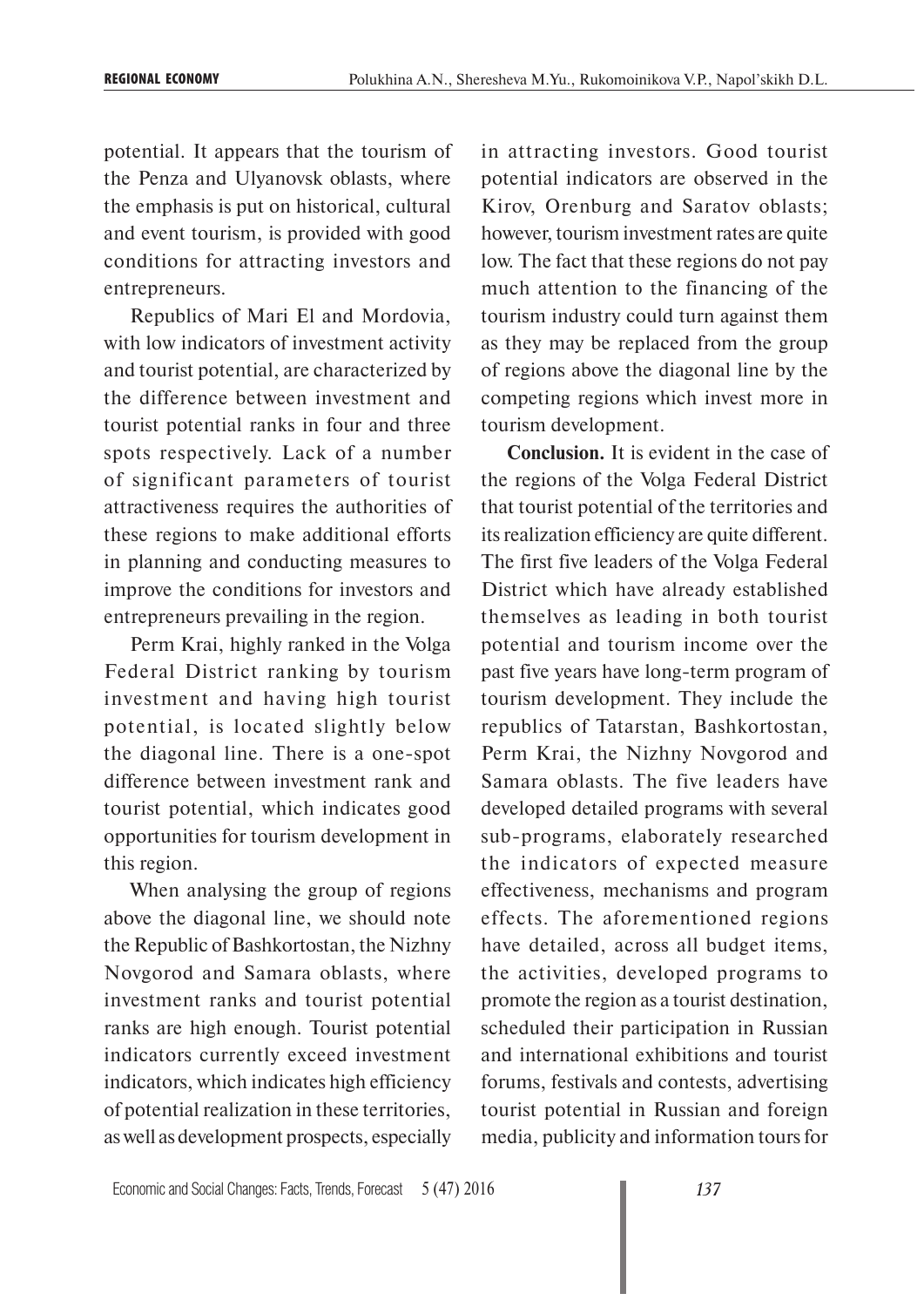the Russian and foreign media and tour operators. Funds for Internet technology, website hosting, creation and support of tourism Internet portals, creation of interactive route planning maps, geographic information systems and virtual models of places of interest, as well as tourist information system creation and support have been used for tourist potential promotion of the regions mentioned above.

Tourism development programs in a number of regions (Chuvash Republic, Republic of Tatarstan and Bashkortostan, Nizhny Novgorod and Samara oblasts) include credit and financial mechanisms of state support for investors, rural and social tourism, grants for the development of tourism. However, tourism development programs in the Udmurt Republic, the Orenburg, Ulyanovsk and Penza oblasts little or no attention is given to scientific and research works on the creation of recreational areas, the development of technological and economic rationales for research projects of tourist clusters in order to include them in the Federal target program "Development of domestic and inbound tourism in the Russian Federation (2011–2018)". In addition, the aforementioned directions little attention is paid to improving the system of training, retraining and advanced training in the sphere of tourism and academic support, training seminars

including those with participation of foreign experts, publishing methodological literature, international internships of experience exchange, establishment of the international exchange system.

Data obtained from plotting the figure on tourist potential realization efficiency of the regions of the Volga federal District may be helpful in improving the existing tourism development programs in the regions and the country as a whole. The relevance of assessing tourist potential realization efficiency raises the acute issue of the development of unified indicators characterizing the expected outcomes of tourism development programs implementation in regional strategic programs, as well as monitoring the programs' implementation. Transparency and immediate availability should become the most important principles of tourism development program monitoring; the results reports must be available to a wide range of users and posted on the websites of regional ministries for tourism. It is necessary to develop assessment tools which would allow considering both positive and negative impacts of tourist potential development, such as environmental load or deteriorating living conditions of local residents, as well as to create incentives for the development and implementation of regional, interregional and international tourism projects.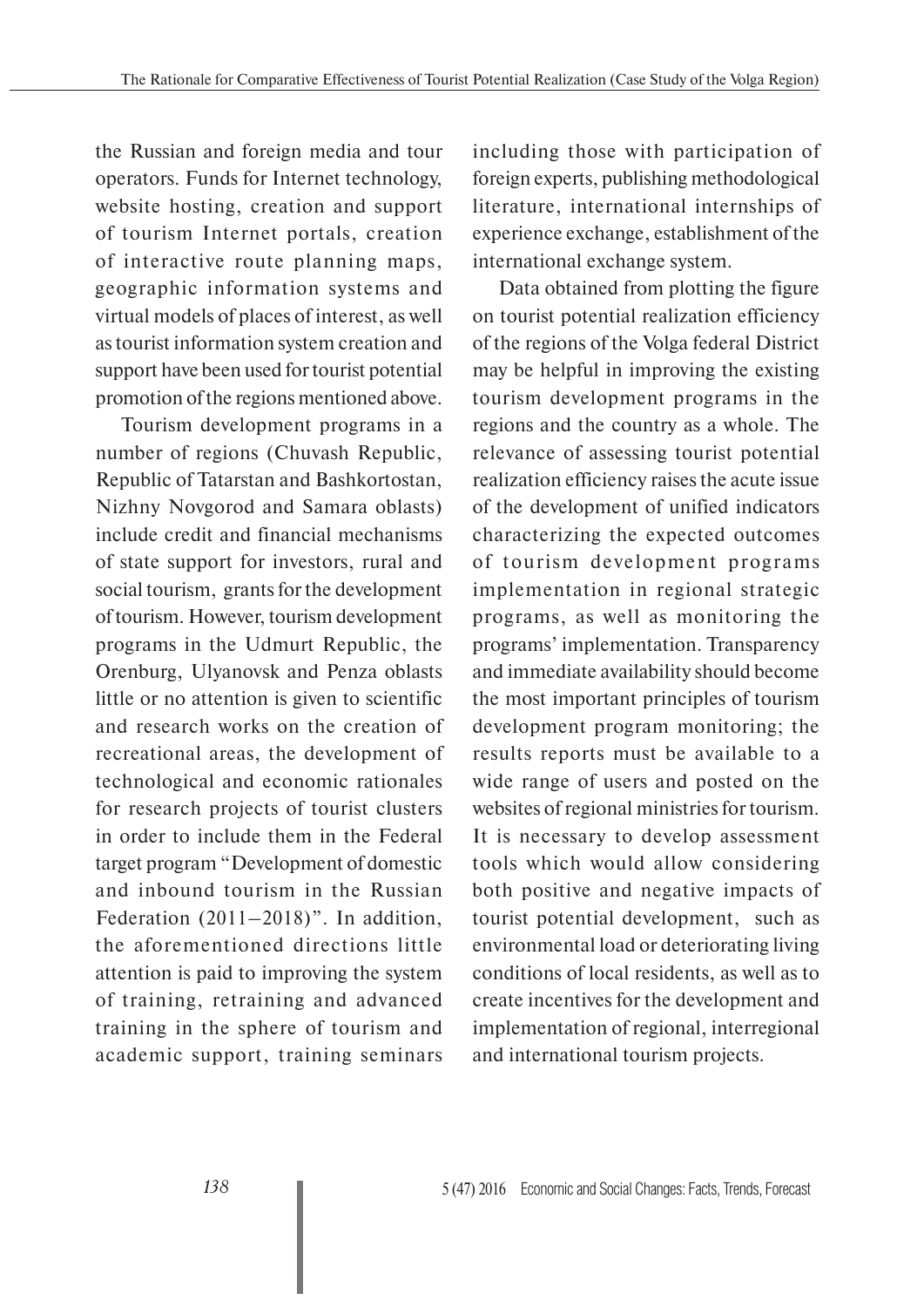## **References**

- 1. Aleksandrova A.Yu. Otsenochnye metody [Assessment methods]. *Geografiya turizma* [Tourism geography], Moscow: Knorus, 2008, pp. 205–214. (In Russian).
- 2. Drozdov A.V. Vyyavlenie, otsenka i ispol'zovanie turistskikh resursov Rossii: sovremennaya situatsiya, problemy i puti ikh resheniya [Identification, assessment and explotation of Russian tourist resources]. *Aktual'nye problemy turizma: sbornik nauchnykh trudov Rossiiskoi mezhdunarodnoi akademii turizma* [Relevant tourism issues: collection of scientific works of the Russian International Academy for Tourism], no. 1, 2007, pp. 228-250. (In Russian).
- 3. *Investitsionnye reitingi regionov Rossii* [Investment rating of Russian regions]. Available at: http:// raexpert.ru/rankings/#r\_1108. (In Russian).
- 4. Orlova V.S., Leonidova E.G. *Kompleksnaya otsenka turistskogo potentsiala munitsipal'nykh obrazovanii Vologodskoi oblasti: inform.-analit. zapiska o pervom etape NIR* [Complex assessment of tourist potential of the Vologda Oblast municipal units: information and analysis note on the first stage of the research study]. Vologda, 2011. 86 p. (In Russian).
- 5. Kuskov A.S. *Turistskoe resursovedenie* [Tourist resource study]. Moscow: Akademiya, 2008. 208 p. (In Russian).
- 6. Marchenko G., Machul'skaya E. *Klondaik dlya investora. Turizm po polnomu pravu pretenduet na rol' natsional'nogo proekta* [Klondike for an investor. Tourism has every right to become another national project]. Available at: http: //www.raexpert.ru/ratings/regions/2005/part5/. (In Russian).
- 7. Orlova V.S., Leonidova E.G. Turistskii potentsial Vologodskoi oblasti [The Vologda Oblast tourist potential]. *Problemy razvitiya territorii* [Problems of territory's development], issue 4 (56), 2011, pp. 51-57. (In Russian).
- 8. Robinson B.V. Osobennosti otsenki potentsiala resursov razvitiya turizma [Features of assessment of tourism resource development potential]. *Sovremennaya nauka: aktual'nye problemy i puti ikh resheniya* [Modern science: relevant issues and ways to address them], 2013, issue 5, pp. 28-33. (In Russian).
- 9. Sarancha M.A. Metodologicheskie problemy integral'noi otsenki turistsko-rekreatsionnogo potentsiala territorii [Methodological problems of integral assessment of territory's tourist potential]. *Vestnik Udmurtskogo universiteta* [Bulletin of Udmurt University], no. 1, 2011, pp. 118-127. (In Russian).
- 10. Selivanov I.A. Razrabotka sistemnoi modeli kompleksnoi otsenki turistskikh resursov regiona [Development of a system model for the complex assessment of tourist resources of the region]. *Rossiiskii ekonomicheskii internet-zhurnal* [Russian economic Internet journal], no. 1, 2006. Available at: http://www.e-rej.ru/publications/107. (In Russian).
- 11. Ushakova E.O. Voprosy kompleksnoi otsenki turistskikh resursov regiona [Issues of comprehensive assessment of tourism resources in the region]. *Rossiiskoe predprinimatel'stvo* [Issues of complex assessment of tourist resources of the region], 2012, issue 8, pp. 132-137. (In Russian).
- 12. *Federal'naya sluzhba gosudarstvennoi statistiki. Oborot po dokhodam ot gostinits i restoranov Privolzhskogo okruga* [Federal State Statistics Service. Income turnover of hotels and restaurants of the Volga Federal District]. Available at: http://maristat.mari.ru/scripts/dbdpfoInet/DBInet.cgi. (In Russian).
- 13. *Federal'noe agentstvo po turizmu* [Federal Agency for Tourism]. Available at: http://www.russiatourism. ru/contents/statistika/statisticheskie-dannye-po-rf/. (In Russian).
- 14. Sheresheva M.Yu., Badzho R. Setevoi podkhod v izuchenii turistskikh destinatsii: novye tendentsii [Network approach in studying tourist destinations: new trends]. *Initsiativy 21 veka* [Initiatives of the 21st century], 2014, no. 2, pp. 58-63. (In Russian).
- 15. Ashouri P., Fariyadi Sh. Potential Assessment of Nature-Based Tourism Destinations Using MCA Techniques (Case Study: Lavasan-e Koochak). *Journal of Environmental Studies*, 2010, no. 36, pp. 55-76.